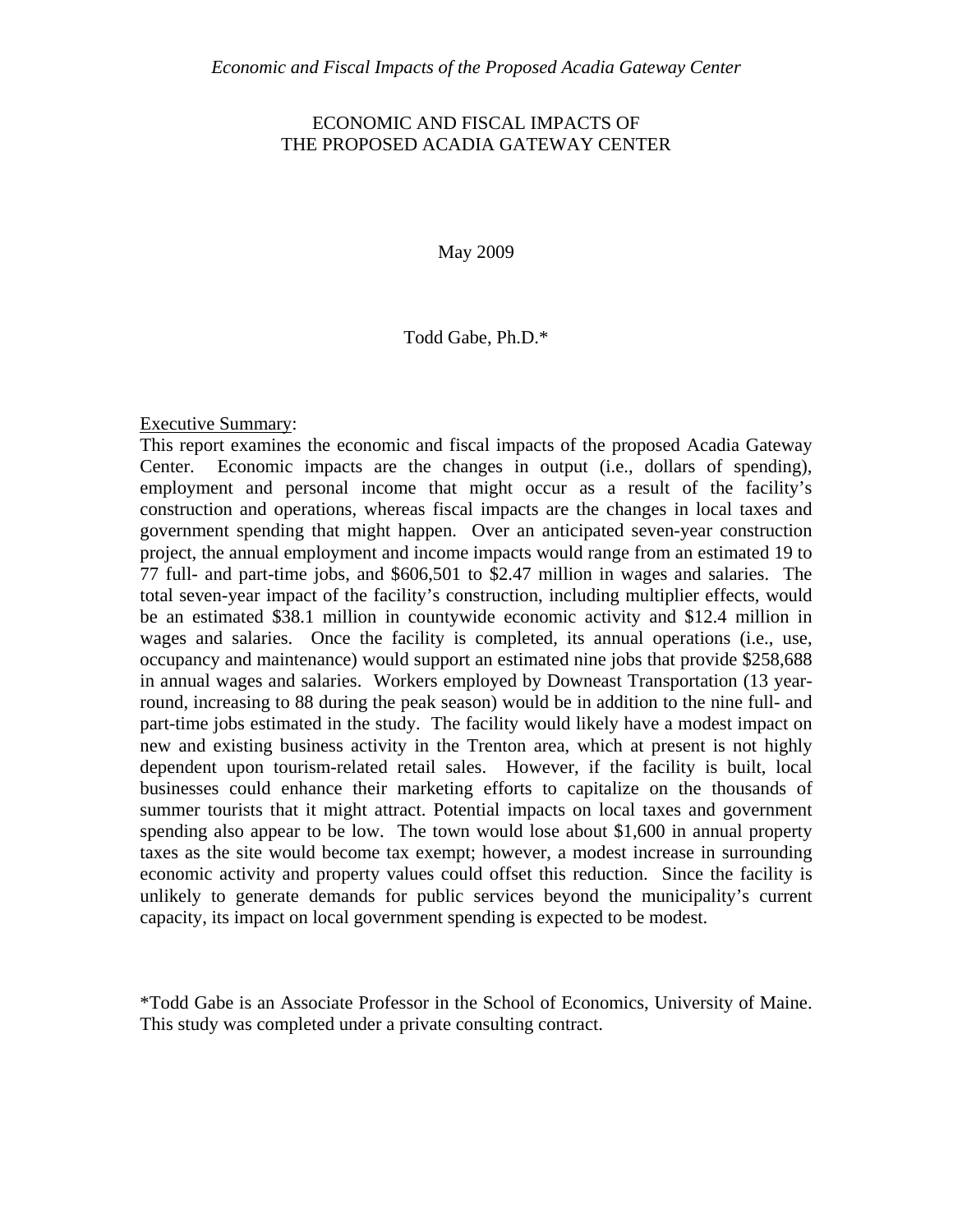# ECONOMIC AND FISCAL IMPACTS OF THE PROPOSED ACADIA GATEWAY CENTER

# 1. INTRODUCTION

Several stakeholder groups are examining aspects of the proposed Acadia Gateway Center to be developed on a property known as "Crippens Creek," located in Trenton, Maine. The facility would serve as a welcome center for Acadia National Park, as well as an intermodal transportation facility with garage space suitable for limited bus maintenance functions. If the project is completed, visitors to Acadia National Park would be able to pick up guide maps and other pertinent information at the welcome center, and perhaps watch a video about the area in a National Park Service theatre.<sup>[1](#page-1-0)</sup> In addition, some people might park their cars and transfer to the Island Explorer Transit System (i.e., buses) to access sites in Acadia and elsewhere on Mount Desert Island.

The purpose of this study is to examine the economic and fiscal impacts of the proposed Acadia Gateway Center. Economic impacts are defined as the changes in output (i.e., dollars of spending), employment and personal income (i.e., wages and salaries) associated with the construction and annual operations of the facility. Fiscal impacts refer to the changes in local taxes and government spending that might happen as a result of the project. Along with these issues, the study will also consider the impacts of the proposed Acadia Gateway Center on new and existing business activity in the local area.

Interested readers should keep the following caveats in mind when thinking about the information presented in this report. First, the study does not take a position on

<span id="page-1-0"></span> $\frac{1}{1}$ 

During the non-peak season, the theatres and other facilities will be available for use by local groups.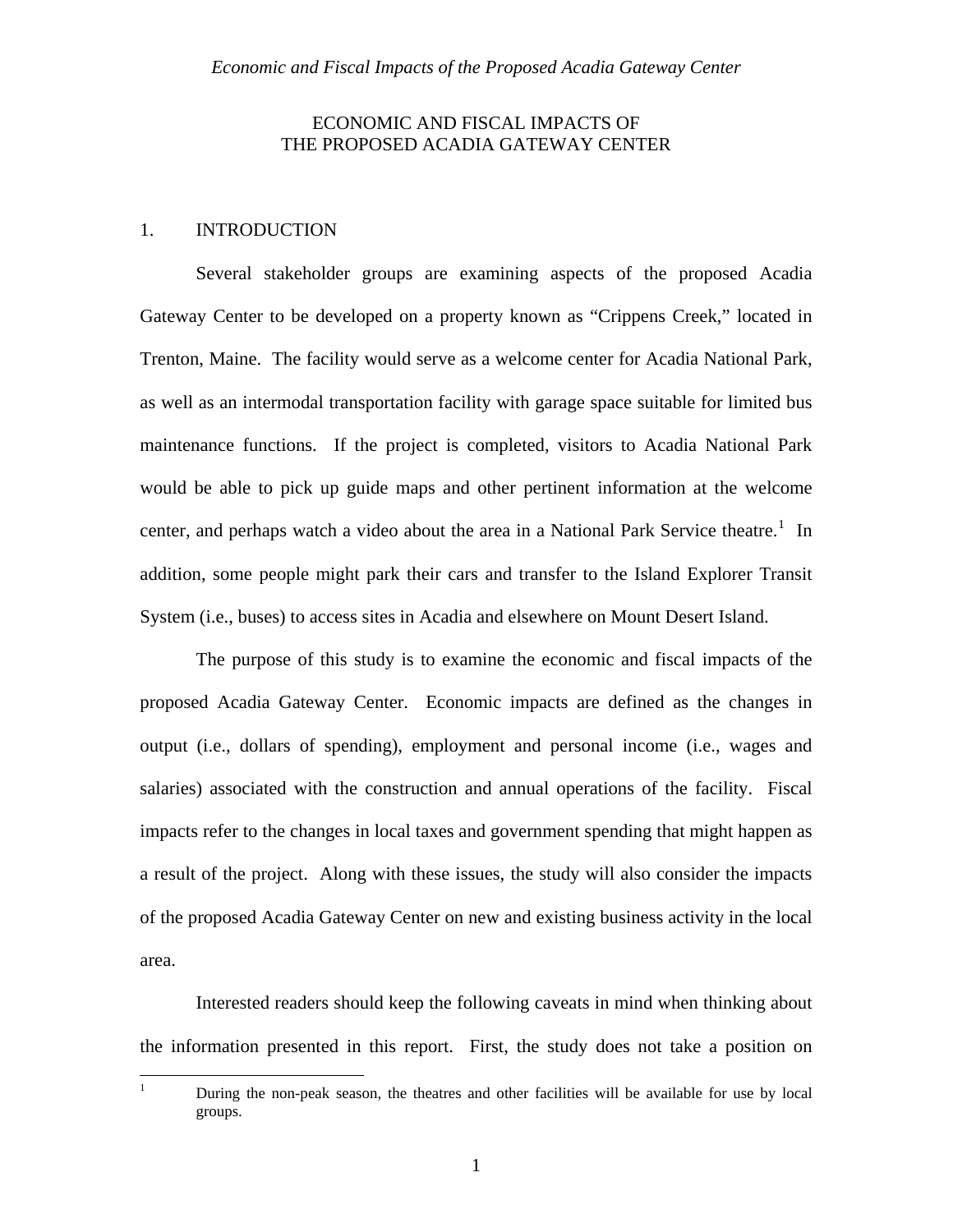whether the proposed Acadia Gateway Center is "good" or "bad" for the town of Trenton or Hancock County as a whole. It simply estimates the economic and fiscal impacts of the proposed facility. In addition to these impacts, other environmental, land-use, transportation, tourism-related, and community development impacts should be considered to determine whether the project would be "bad" or "good" for the area.

Second, the study is based on information from a variety of sources; some of it is actual data and figures available in other published reports, and some of it is information that is estimated as part of the analysis. For example, the economic impact analysis of the facility's construction is based on cost figures reported in the 2006 *Acadia Gateway Center Business Plan* and the 2007 *Preliminary Design Report*. The average of these cost figures is used, along with an input-output model of the Hancock County regional economy, to estimate the corresponding employment and income impacts. As another example, the business impact analysis is informed by actual taxable retail sales data for Trenton and its surrounding areas. Taxable retail sales figures are collected by Maine Revenue Services and disseminated by the Maine State Planning Office.

Third, the study will consider multiple scenarios, rather than come up with a single quantitative estimate, related to the proposed Acadia Gateway Center's impact on new and existing business activity in the Trenton area. Detailed surveys of local residents and visitors to the region, which are beyond the scope of the current analysis, would be required to determine the extent to which the Acadia Gateway Center (and its expanded bus service) will impact surrounding businesses. In the absence of primary data, assessment of the business impact scenarios will be informed by past research on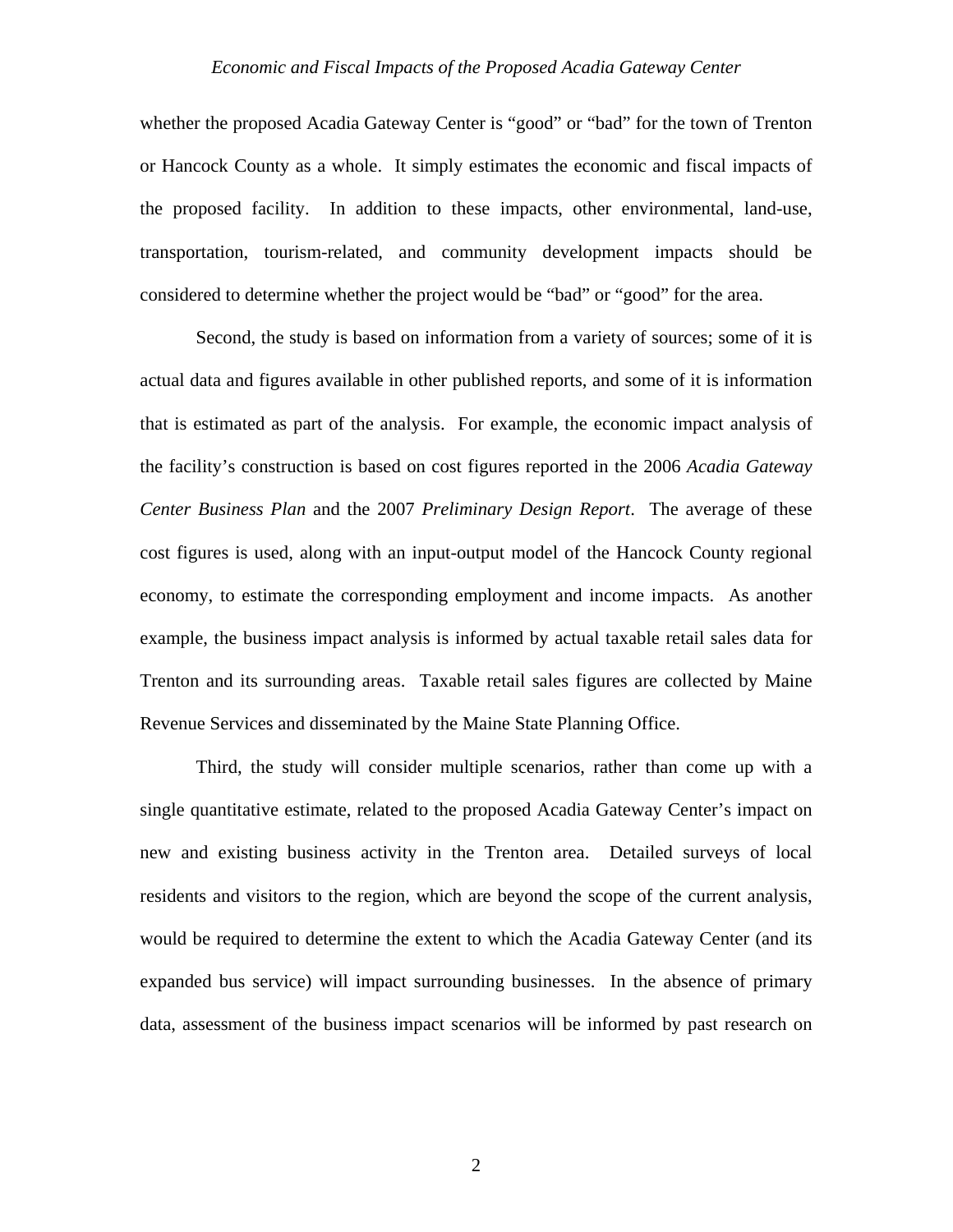the impacts of transit in and around U.S. National Parks, and an analysis of taxable retail sales data for Trenton and its nearby communities.

Finally, it is difficult to pinpoint exactly where some of the impacts described in the report will occur. The economic impacts are estimated using an input-output model of the Hancock County economy, since one is not available for Trenton. Although the construction work will mostly take place at the proposed site, the workers employed by the project are likely to come from a larger labor market area. Likewise, the workers employed by the facility, when it is completed, could come from outside of Trenton. Only a small portion of the facility's multiplier effects, estimated in Section 2, will be felt in Trenton itself. As described later in the report, 2008 taxable consumer retail sales in Trenton accounted for only 2.6 percent of the Hancock County total. Trenton will likely capture more than 2.6 percent of the estimated multiplier effects (because they tend to dissipate as the distance from the direct impacts increase), but a sizable amount of the multiplier effects will be felt elsewhere in Hancock County.

# 2. ECONOMIC IMPACT ANALYSIS

 The first part of the study examines the economic impacts related to the construction and operations of the proposed Acadia Gateway Center. As noted above, economic impacts are typically measured in terms of the output (i.e., dollars of spending), employment and personal income related to a change in a regional economy. In this case, the change consists of the temporary impacts of the facility's construction and then, when completed, the on-going impacts of its annual operations. Table 1 shows a seven-year construction schedule, which is a modified version of the four-phase plan articulated in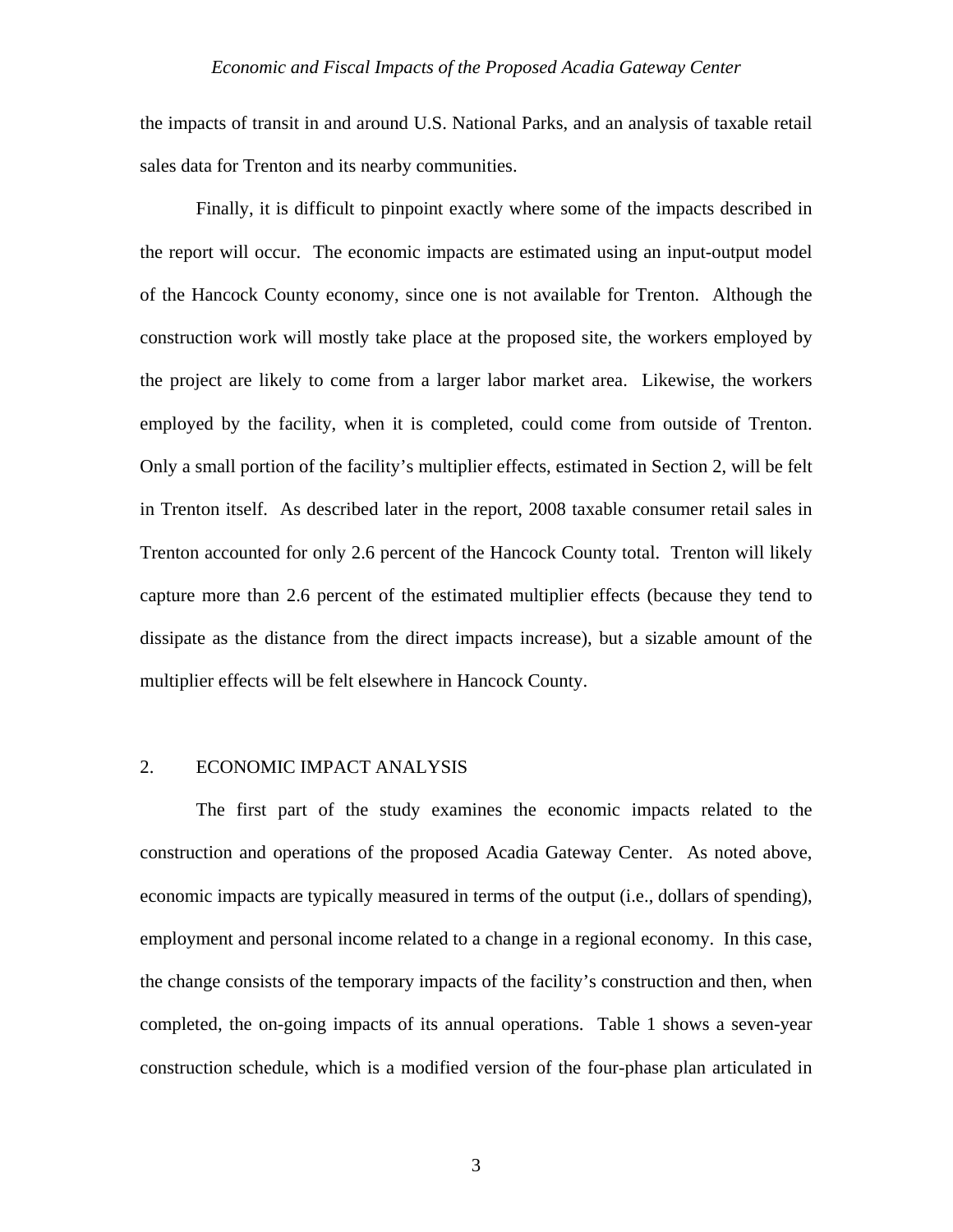[2](#page-4-0)006 by the Maine Department of Transportation and Federal Transit Administration.<sup>2</sup> The plan, as of 2006, shows a six-year timeframe from breaking ground on the bus maintenance facility (Phase 1) to the completion of the National Park Service welcome center (Phase 3). A seventh year is added in Table 1 to account for the time needed to construct the National Park Service theaters (Phase 4).

 Two construction cost estimates are shown in Table 1. Estimate 1 is from the 2006 *Acadia Gateway Center Business Plan* and estimate 2 is from the 2007 *Preliminary Design Report*. In cost estimate 1, the total of \$12.12 million in Phase 1 includes \$10.87 million in construction-related costs, as well as \$1.25 million in "project-wide costs" related to master planning and review. These project-wide costs do not appear to be included in cost estimate 2, which shows a total of \$9.9 million in Phase 1 costs. The total construction costs for all four phases range from an estimated \$27.3 million to \$29.7 million, with an average of \$28.5 million.

 Table 2 shows a series of eight (i.e., one for each of the seven years, and one for the entire project) estimated economic impact scenarios related to the construction of the proposed Acadia Gateway Center. In each year, the direct output is simply the annual construction cost, which is the average of the two cost figures reported in Table 1. Direct employment and income are estimated using data on output and annual wages per worker in the relevant sectors of the economy. For example, information shown in the top panel of Table 2 suggests that the \$5.51 million in year 1 construction activity would require 58

<span id="page-4-0"></span> $\frac{1}{2}$ 

The phasing summary plan is shown in Table ES.1 of the 2006 report *Acadia Gateway Center Business Plan*, developed by the Maine Department of Transportation and the Federal Transit Administration.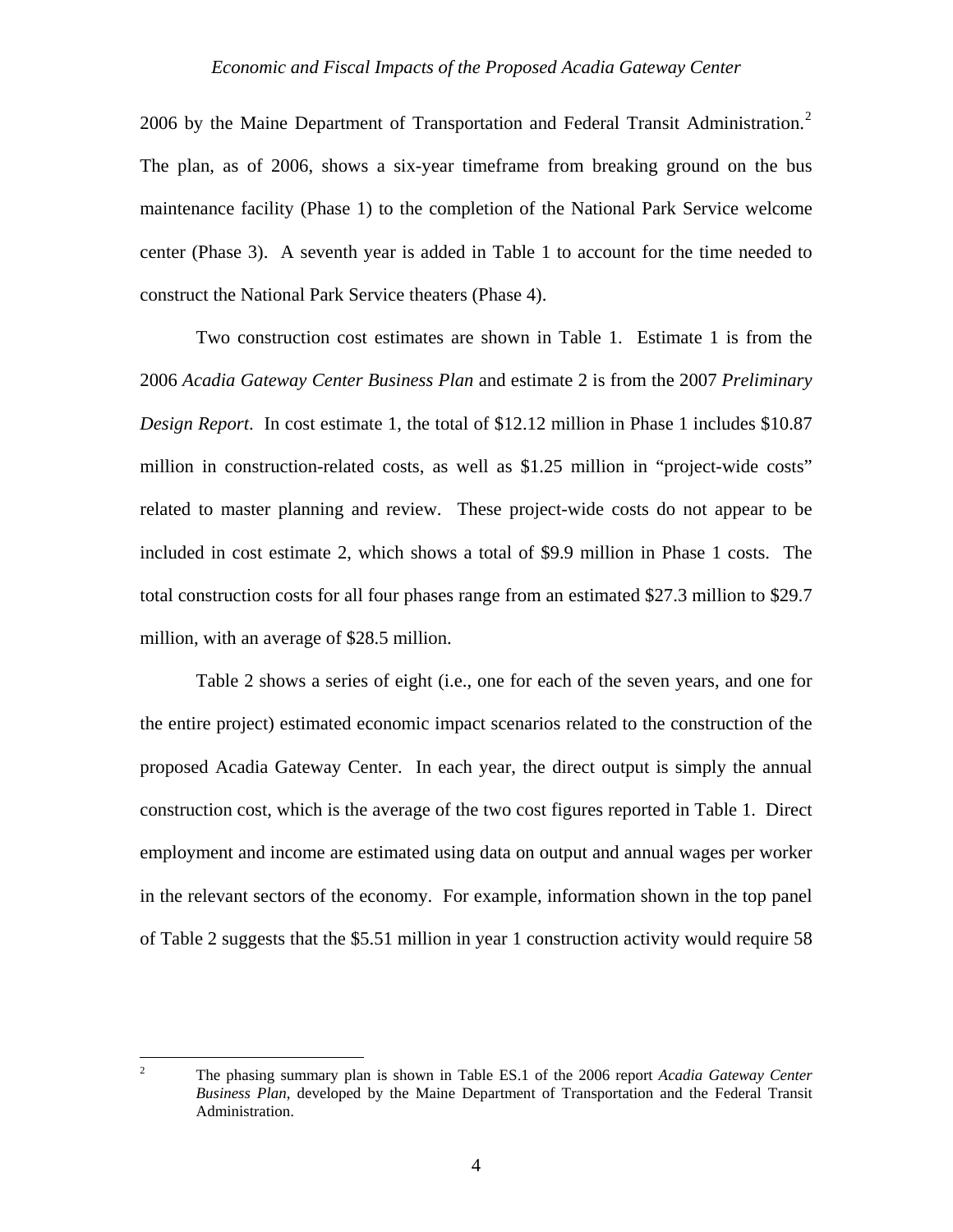<span id="page-5-0"></span>full- and part-time workers, and generate \$1.87 million in wages and salaries received by those directly involved in the facility's construction.<sup>[3](#page-5-0)</sup>

 Along with the direct impacts, Table 2 also shows the multiplier effects associated with construction of the proposed Acadia Gateway Center. These multiplier effects, estimated using an input-output (i.e., IMPLAN) model of the Hancock County economy, result from the additional economic activity generated by the spending of businesses (i.e., indirect impacts) and workers (i.e., induced impacts) involved with the facility's construction. The Hancock County IMPLAN model traces the flows of expenditures and income through the economy with a complex system of accounts that are uniquely tailored to the area. Underlying these accounts is detailed information regarding transactions occurring among businesses located in the region, the purchasing patterns of local households, and transactions occurring between Hancock County and the rest of the world. Some of the data sources used to develop the IMPLAN model include County Business Patterns from the U.S. Census Bureau, Regional Economic Information System (REIS) data and input-output accounts from the U.S. Bureau of Economic Analysis, and ES-202 statistics from the U.S. Bureau of Labor Statistics.

 Figures shown in the top panel of Table 2 indicate that the total impacts, including multiplier effects, of year 1 construction activities are \$7.34 million in economic output, 77 full- and part-time jobs, and \$2.47 million in wages and salaries. The ratio of total output (\$7.34 million) to direct construction spending (\$5.51 million) translates into an output multiplier of 1.33, which suggests that each dollar of construction spending

<sup>2</sup><br>3

Employment in the input-output model is based on a "headcount" at a single point in time, so no distinction is made between full- and part-time jobs. The employment figures estimated by the input-output model are similar to those provided by the Maine Department of Transportation.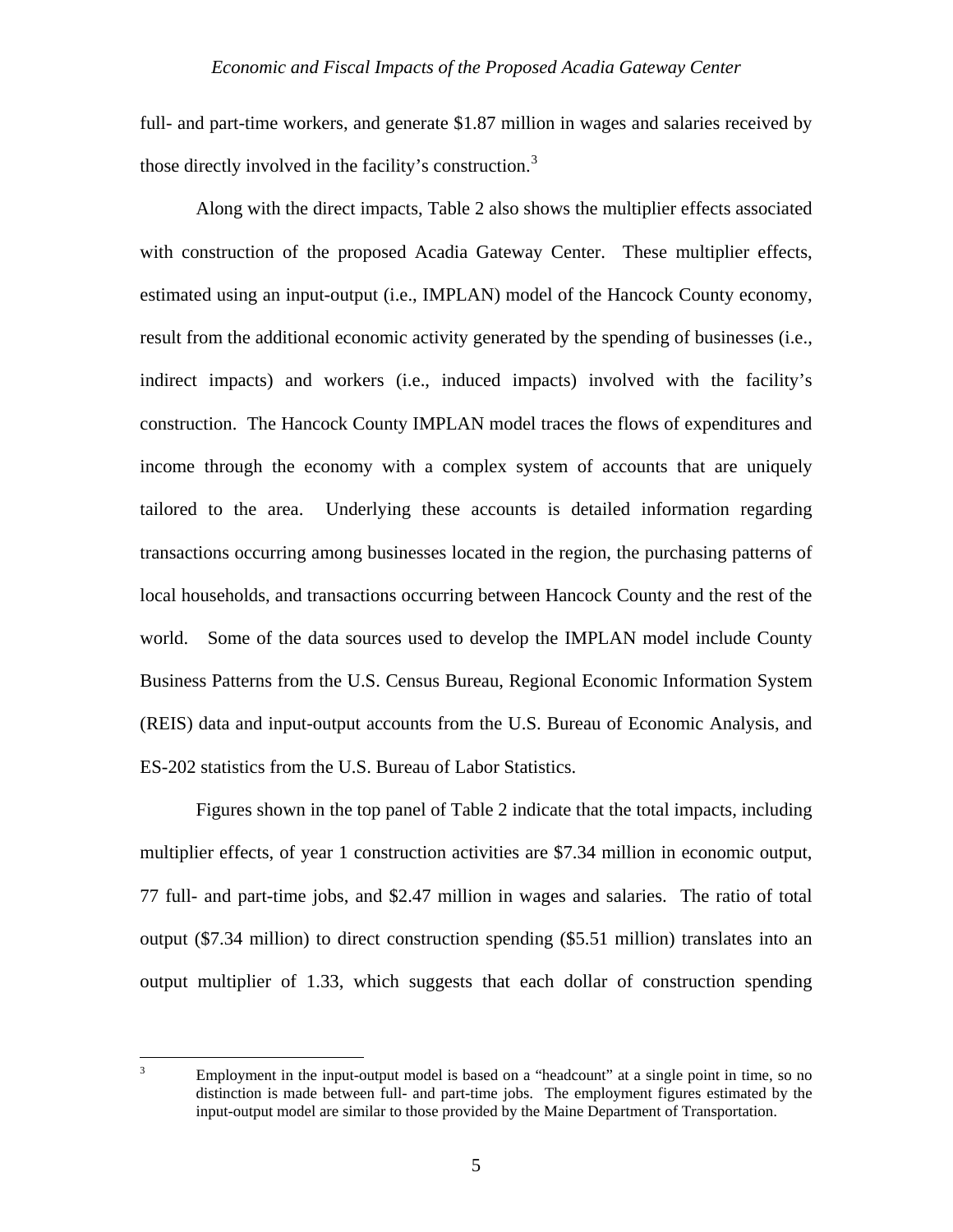<span id="page-6-0"></span>generates \$1.33 in total economic activity in the Hancock County region.<sup>[4](#page-6-0)</sup> Looking at the rest of Table 2, we see that the annual employment and income impacts range from 19 to 77 jobs, and \$606,501 to \$2.47 million in wages and salaries over the seven years of the proposed facility's construction.<sup>[5](#page-6-0)</sup> The total regional output and personal income generated by the seven-year construction project are \$38.1 million and \$12.4 million, respectively.<sup>[6](#page-6-0)</sup>

 Table 3 presents information on the annual operating and maintenance costs (as of 2016) of the proposed Acadia Gateway Center, once it is completed and open to visitors. These figures are from the 2006 *Acadia Gateway Center Business Plan*, developed by the Maine Department of Transportation and Federal Transit Administration. The \$447,900 in annual costs covers the use, occupancy and maintenance of the bus facility, intermodal transportation center, the National Park Service welcome center, and the National Park Service theaters. As stressed in the plan, this estimate does not include "[t]he costs of materials and staffing for the programmatic activities that would take place within these facilities – from repair of buses to NPS park entrance pass sales to distribution of regional tourism materials."

Similarly, this figure does not account for the entire annual operations of the Island Explorer Transit System, which has an estimated service cost of \$1.82 million (as of 2016) according to the 2006 *Acadia Gateway Center Business Plan*. Information

 $\frac{1}{4}$  The low magnitude of this multiplier and others generated by the Hancock County IMPLAN model reflects the relatively small size of the economy. Multipliers tend to be low in rural areas because a sizable proportion of goods and services are purchased from elsewhere, which decreases the extent to which expenditures circulate through the economy.<br>The multipliers are different for each of the construction phase

The multipliers are different for each of the construction phases because of differences in the nature of the work. For example, spending on roads and parking lots generates a different economic impact than spending on commercial buildings.<br>
Table 2 does not report a total employment impact for the

Table 2 does not report a total employment impact for the seven-year period because jobs "come and go" over the duration of the project.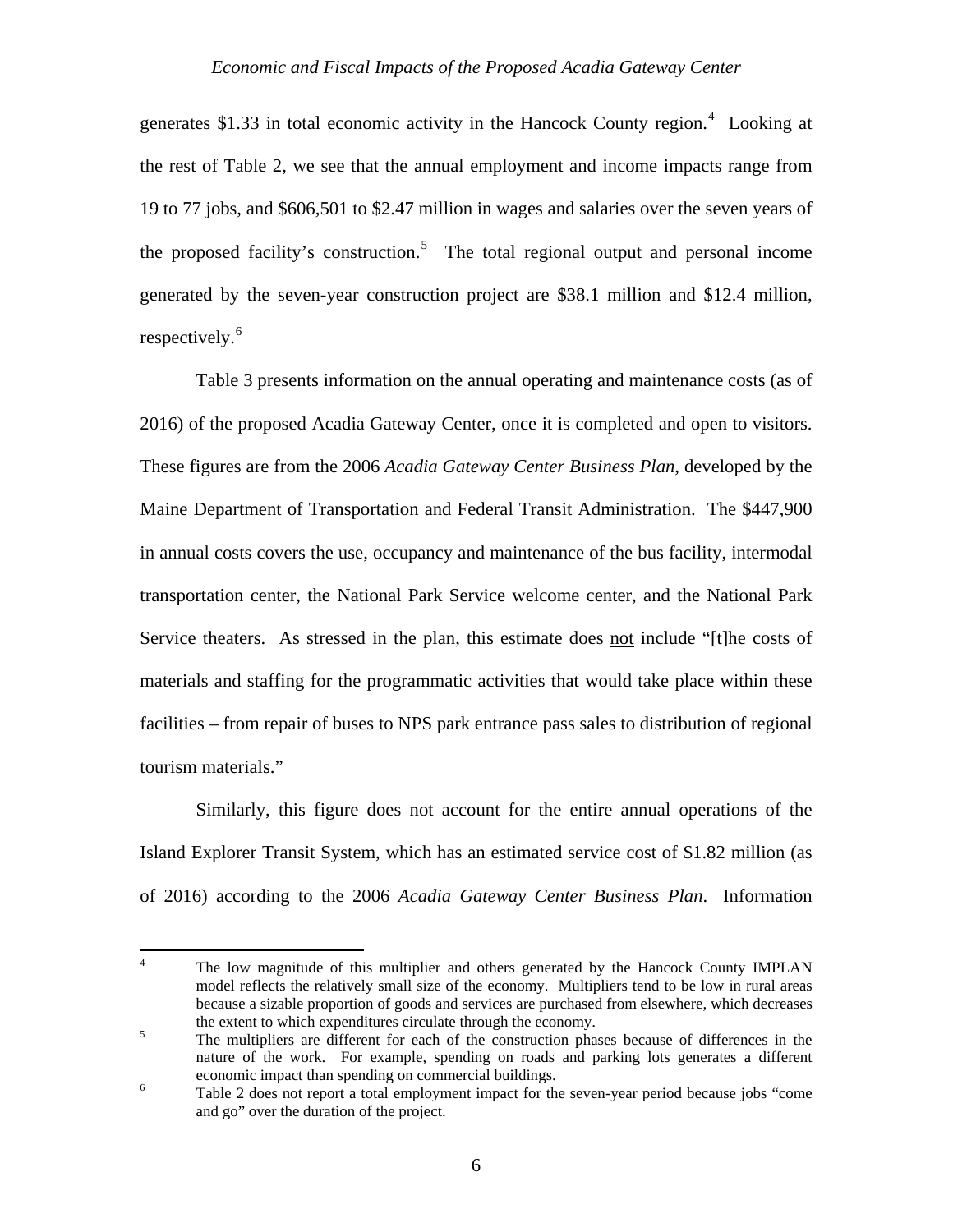<span id="page-7-0"></span>provided by Downeast Transportation indicates that the company employs 13 full- and part-time workers on a year-round basis, and that employment increases to 88 workers during the summertime peak season. These jobs are currently based in Ellsworth and Bar Harbor, and would be relocated to the Acadia Gateway Center.

 Table 4 shows the estimated annual economic impacts related to the use, occupancy and maintenance of the proposed Acadia Gateway Center. In this analysis, the direct impact is the spending required to cover the facility's operations and maintenance, as outlined in Table  $3<sup>7</sup>$  $3<sup>7</sup>$  $3<sup>7</sup>$ . It should be noted that, since the IMPLAN model uses data measured annually to estimate employment figures, the model systematically under counts seasonal employment. To the extent that some of the facility's activities are expected to be seasonal in nature (e.g., Island Explorer operations, busway, etc.), the direct employment figure of seven jobs should be interpreted as a conservative estimate of the facility's employment during the "peak" summer season. <sup>[8](#page-7-0)</sup> Subject to this caveat, the total economic impacts of the facility's annual operations are \$604,255 in economic output, nine full- and part-time jobs, and \$258,688 in wages and salaries. Workers employed by Downeast Transportation (13 year-round, increasing to 88 during the peak season) would be in addition to the estimate of nine full- and part-time jobs.

## 3. IMPACTS ON LOCAL BUSINESS ACTIVITY

 The second part of the study examines the impacts of the proposed Acadia Gateway Center on new and existing business activity in the Trenton area. This analysis

<sup>-&</sup>lt;br>7 Similar to the previous analysis, the direct employment and income figures are estimated, using information on output and annual wages per worker in the relevant sectors of the economy.<br>
I ikovise as montioned above, the direct employment figure of soven ichs does not con-

Likewise, as mentioned above, the direct employment figure of seven jobs does not count, for example, National Park Service workers involved in activities offered at the welcome center and bus drivers who park their cars and begin their shifts at the facility.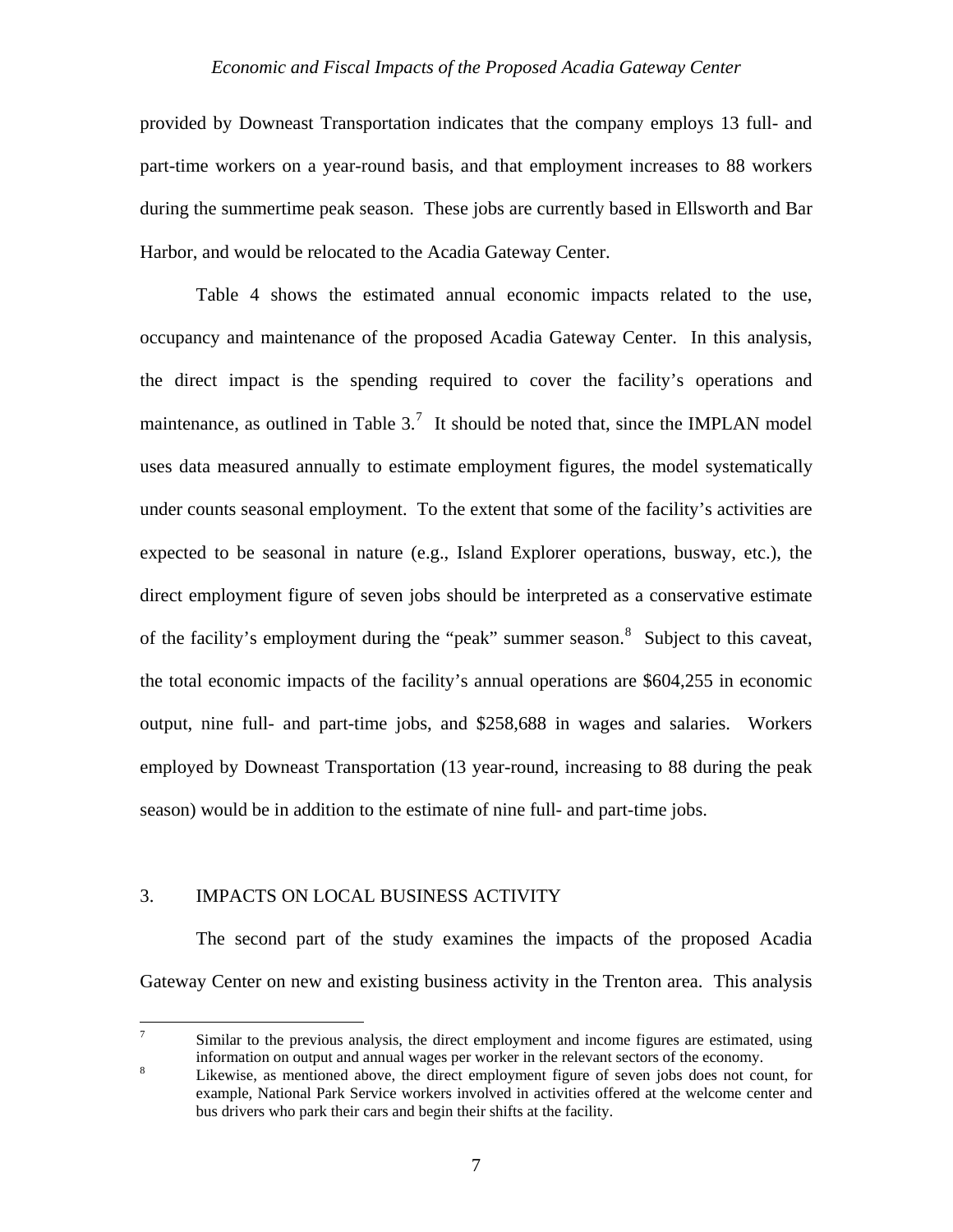will evaluate five business impact scenarios outlined in Figure 1, ranging from a *Substantial Positive Impact* (Scenario A) to a *Substantial Negative Impact* (Scenario E). Assessment of the likelihood of these scenarios is informed by past research on the impacts of transit in and around U.S. National Parks, including Acadia, and an analysis of taxable retail sales data for Trenton, Ellsworth, Bar Harbor and other towns located in the region. Unlike the economic impact analysis presented above, which generated numerical estimates for output, employment and income, the business impact scenarios are more qualitative in nature.

 Acadia National Park is a major driver of the economies of Bar Harbor and its surrounding areas. A 2003 study commissioned by the National Park Service found that, based on an estimated 2.5 million recreation visits in 2001, Acadia National Park generated a total regional economic impact (including multiplier effects) of \$56.7 million in personal income and 3,381 jobs (Stynes and Sun 2003). Economic impacts in 2001 are from a year in which the Island Explorer Transit System experienced a total ridership of 239,000, including local residents and visitors who used the buses for purposes not related to the park (Dunning 2005).

 A 2005 study of transit in and around U.S. National Parks, based on data collected in 2001, suggests that the Island Explorer "helps reach the goal of reducing local traffic in certain concentrated areas" (Dunning 2005, p. 133). Specifically, an analysis of traffic counts conducted by the Maine Department of Transportation found that vehicle traffic around Acadia grew by only 1.5 percent between 1996 and 2001, compared to 15 to 20 percent increases elsewhere on Mount Desert Island (Dunning 2005). As of 2001, when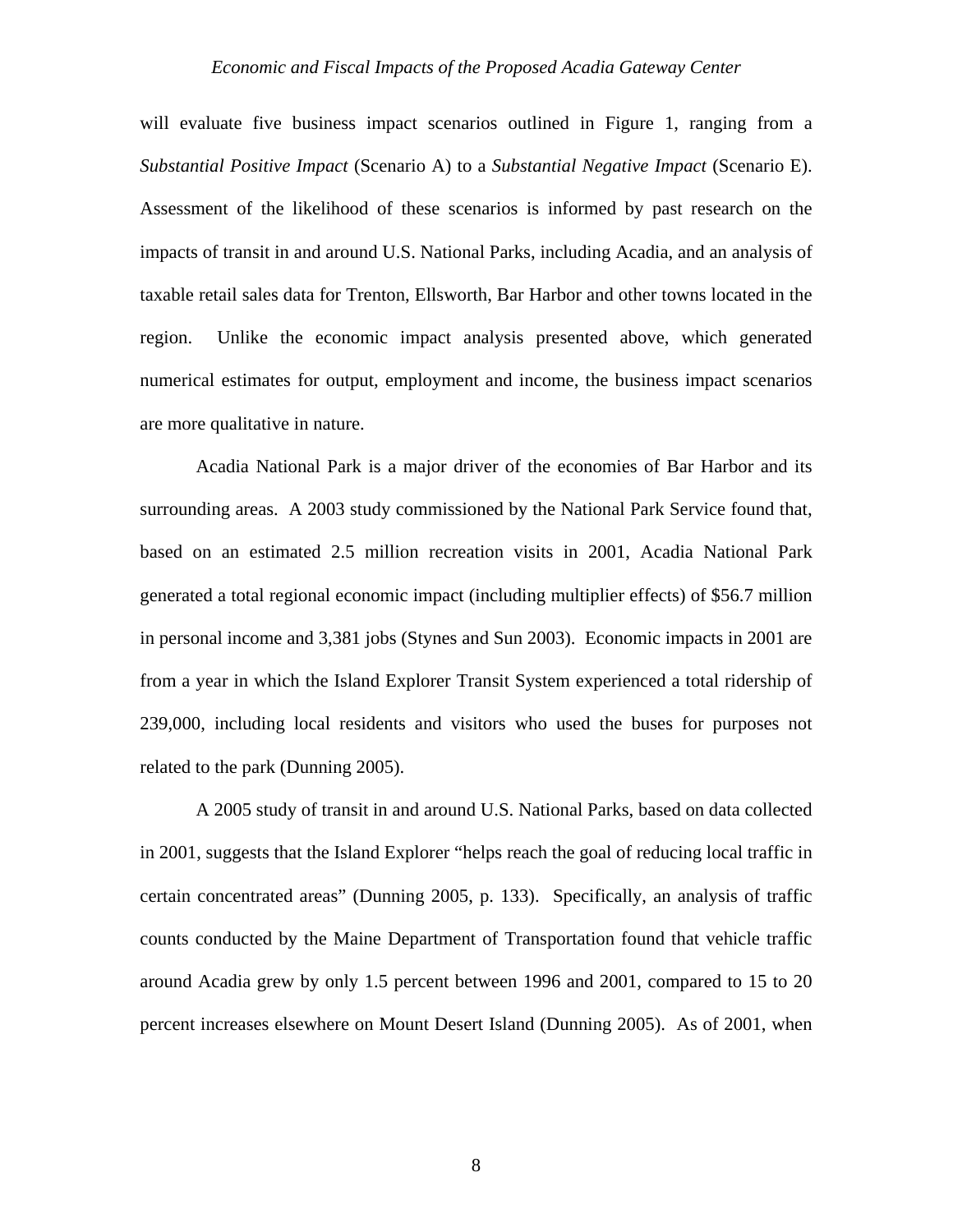the study was conducted, local economic impacts of the Island Explorer bus service appeared to be modest.

> Businesses around Acadia reported that they felt no direct economic impact from the Island Explorer. The prevailing sentiment in stakeholder interviews also held that traffic levels had not improved with the operation of the shuttle. Several people said that with traffic at the same level, the shuttle has merely increased the capacity of the town to handle tourists (Dunning 2005, p. 134).

Table 5 shows information on the sources of 2008 taxable consumer retail sales in Trenton and Hancock County. We see that the key sources of consumer retail sales in Trenton are auto-related (55 percent of total) and general merchandise sales (19 percent of total). Compared to the county as a whole, tourism-related retail sales appear to be of relatively low importance. Restaurant and lodging sales account for 5.2 percent and 6.1 percent of total taxable retail sales in Trenton, compared to corresponding countywide figures of 15.8 percent and 12.5 percent. The consumer retail sales that took place in Trenton accounted for about 2.6 percent of the Hancock County total in 2008.

 Trenton is part of the larger Ellsworth Economic Summary Area (ESA), a regional definition used by Maine Revenue Services to collect and disseminate (through the Maine State Planning Office) taxable retail sales data. Other towns included in this region are Ellsworth (of course), Bucksport, Gouldsboro and Hancock. Also relevant to our analysis is the Bar Harbor Economic Summary Area, which includes towns located near Trenton on Mount Desert Island. Some of the places in the Bar Harbor ESA include Mount Desert, Southwest Harbor and Tremont.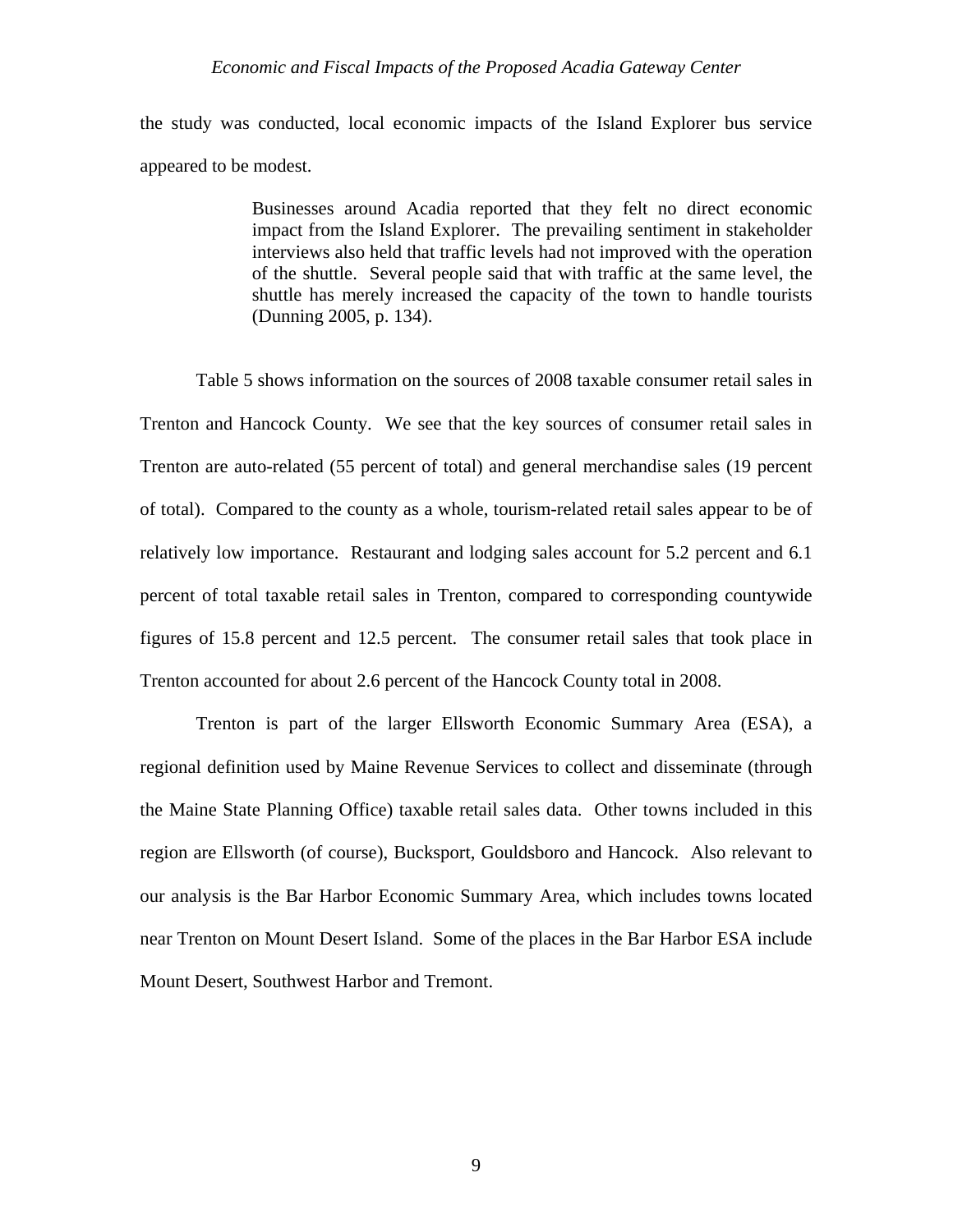<span id="page-10-0"></span>Table 6 shows information on the 10 municipalities with the highest total taxable retail sales among those in the Ellsworth or Bar Harbor Economic Summary Areas.<sup>[9](#page-10-0)</sup> It shows that Trenton ranks seventh in sales among places located in its surrounding area. Between 2003 and 2008, total taxable retail sales grew by over 20 percent in Trenton. By this measure (i.e., 2003 to 2008 growth rate), Trenton ranks third among its group of 10 "peer" cities and towns. The actual level of growth (i.e., 2003 to 2008 change in sales) that occurred in Trenton, however, was far less than the growth that occurred in Bar Harbor and other places in the region. Retail sales grew by \$17.5 million in Bar Harbor compared to \$2.9 million in Trenton.

 Finally, Table 7 shows 2008 monthly total taxable retail sales figures for the Ellsworth and Bar Harbor Economic Summary Areas. They reveal very strong patterns of seasonality in Bar Harbor; 56 percent of retail sales took place during the 3-month period of July, August and September. In comparison, about 31 percent of annual retail sales in the Ellsworth Economic Summary Area occurred over this period. Although the Bar Harbor Economic Summary Area experiences a bump in retail sales between November and December (\$6.0 million to \$9.2 million), presumably attributed to holiday-related sales, total sales in December are substantially lower than the peak sales that occurred in August (\$51.7 million). The Ellsworth Economic Summary Area also experiences an increase in retail sales between November and December (\$28.0 million to \$36.2 million); however, December sales are within 20 percent of the August peak.

 So, what does all of this mean in terms of how businesses in Trenton might be impacted by the proposed Acadia Gateway Center? Taxable retail sales data suggest that

-<br>9

Total taxable retail sales are generally higher than consumer sales (shown in Table 5) because they include certain sales to businesses for which the tax is paid by the buyer.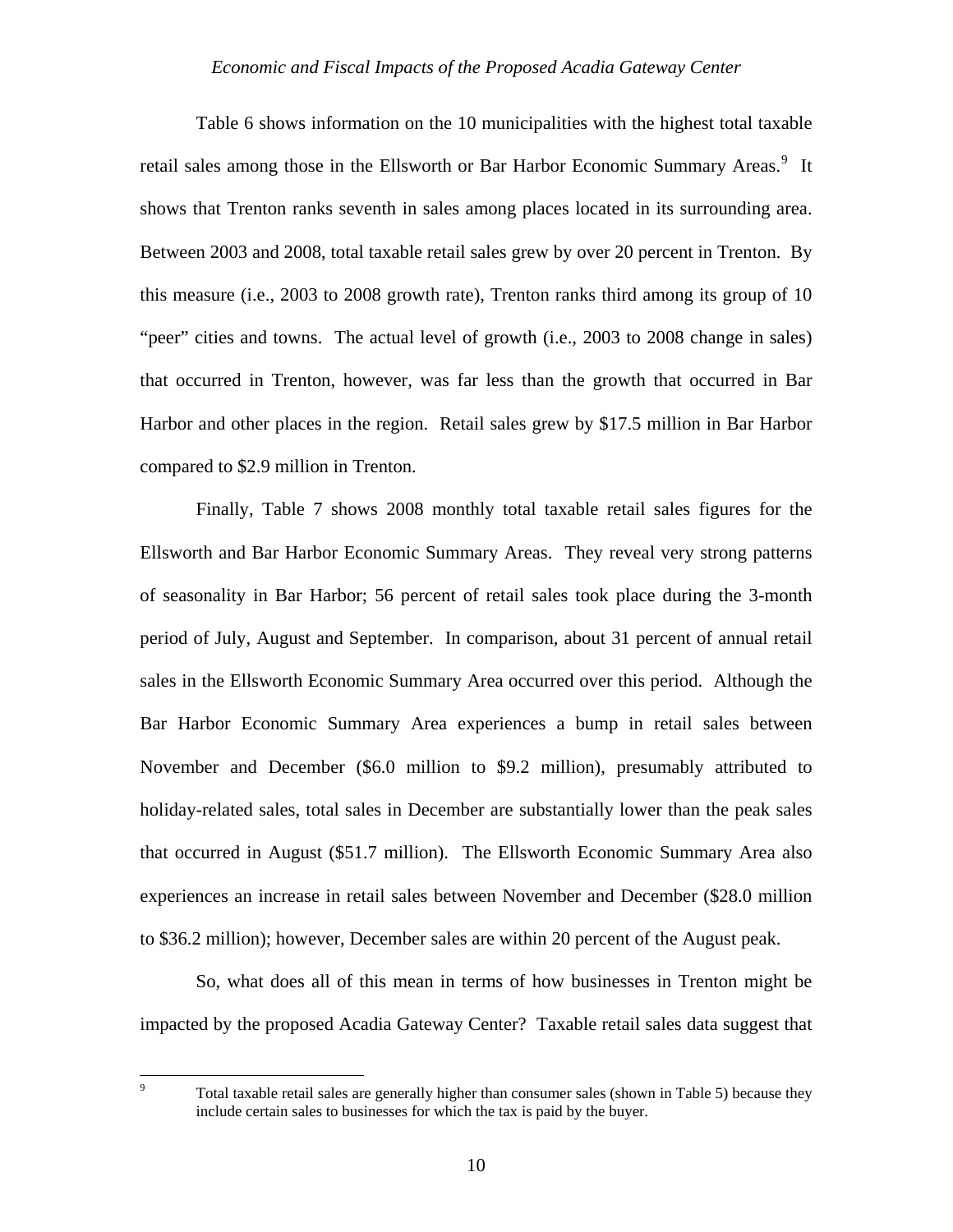business impact scenarios A (i.e., *Substantial Positive Impact*) and E (i.e., *Substantial Negative Impact*) appear to be highly unlikely. Information shown in Table 5 suggests that, despite its location at the entrance to Mount Desert Island, Trenton appears to serve a "local" market as opposed to tourists visiting Bar Harbor and Acadia. Compared to Hancock County as a whole, Trenton's reliance on restaurant and lodging sales is very low.

 As noted above, auto-related sales accounted for over one-half of 2008 taxable consumer retail sales in Trenton. Much of this activity presumably took place at dealerships located just inside the Ellsworth-Trenton town line, which is far from the location of the proposed Acadia Gateway Center. Monthly retail sales data presented in Table 7 provide additional evidence suggesting that Trenton's retail sector does not rely heavily on tourists. The Ellsworth Economic Summary Area, of which Trenton is a part, experiences considerably less pronounced seasonal fluctuations in retail sales activity as compared to the sharp seasonal spikes felt in the Bar Harbor Economic Summary Area.

 Having suggested that the two most extreme business impact scenarios are unlikely, it is very difficult to speculate on what might occur among scenarios B (i.e., *Modest Positive Impact*), C (i.e., *No Impact*) and D (i.e., *Modest Negative Impact*). Early research on the impacts of the Island Explorer suggests that, as it relates to the extension of bus service into Trenton, the impacts should be minimal. To repeat a quote cited above, as of 2001, "Businesses around Acadia reported that they felt no direct economic impact from the Island Explorer" (Dunning 2005, p. 134).

 With this in mind, the expanded Island Explorer service is only one component of the proposed Acadia Gateway Center project. The Acadia National Park welcome center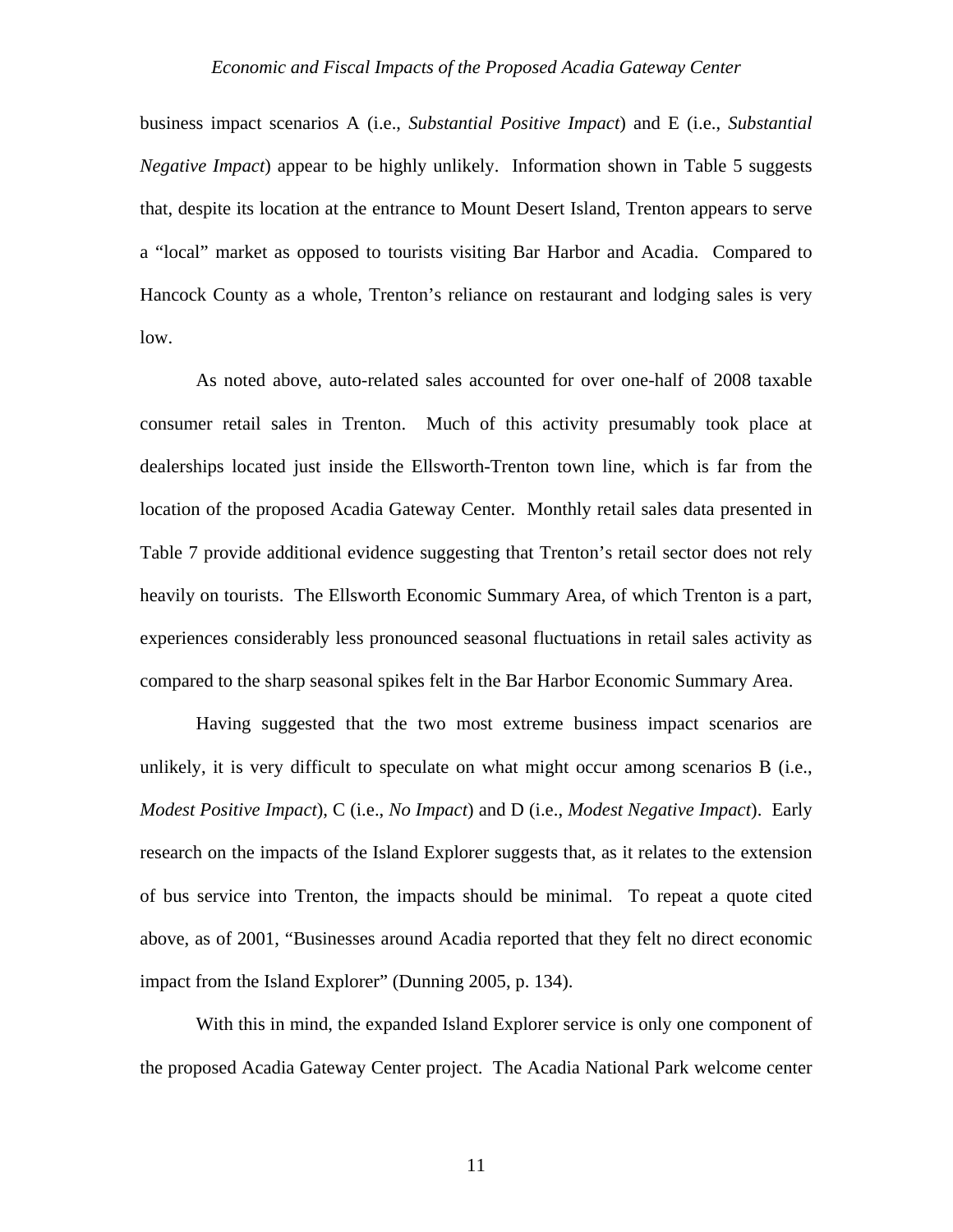and National Park Service theaters will attract thousands of daily visitors during the summer months, which will provide Trenton and its local businesses an enhanced visibility to tourists. If businesses in Trenton are permitted to distribute and display brochures and other marketing materials to welcome center visitors, local companies might be able to attract a higher proportion of Acadia-bound tourists. Given the vast number of people who visit Acadia each year and the low amounts of tourism-related sales that currently take place in Trenton, a local marketing campaign of even moderate success could lead to a modest positive impact on business activity.

# 4. FISCAL IMPACT ANALYSIS

 The third and final part of the study considers the potential changes in local taxes and government spending (i.e., fiscal impacts) that might occur as a result of the proposed Acadia Gateway Center's construction and operations. Changes in local taxes would occur as the property itself becomes tax exempt, but this reduction could be offset somewhat by higher taxes paid on other properties if the facility contributes to a modest increase in local business activity (and a corresponding increase in property values). Changes in local government spending would take place if the facility's construction and operations lead to an increase in the demand for public services.

#### *Impacts on Local Taxes*

 According to information reported in 2006 and 2007 by the Acadia Gateway Center Partnership, the Crippens Creek property generates about \$1,600 annually in local property taxes. As noted above, this amount would be lost if the project goes forward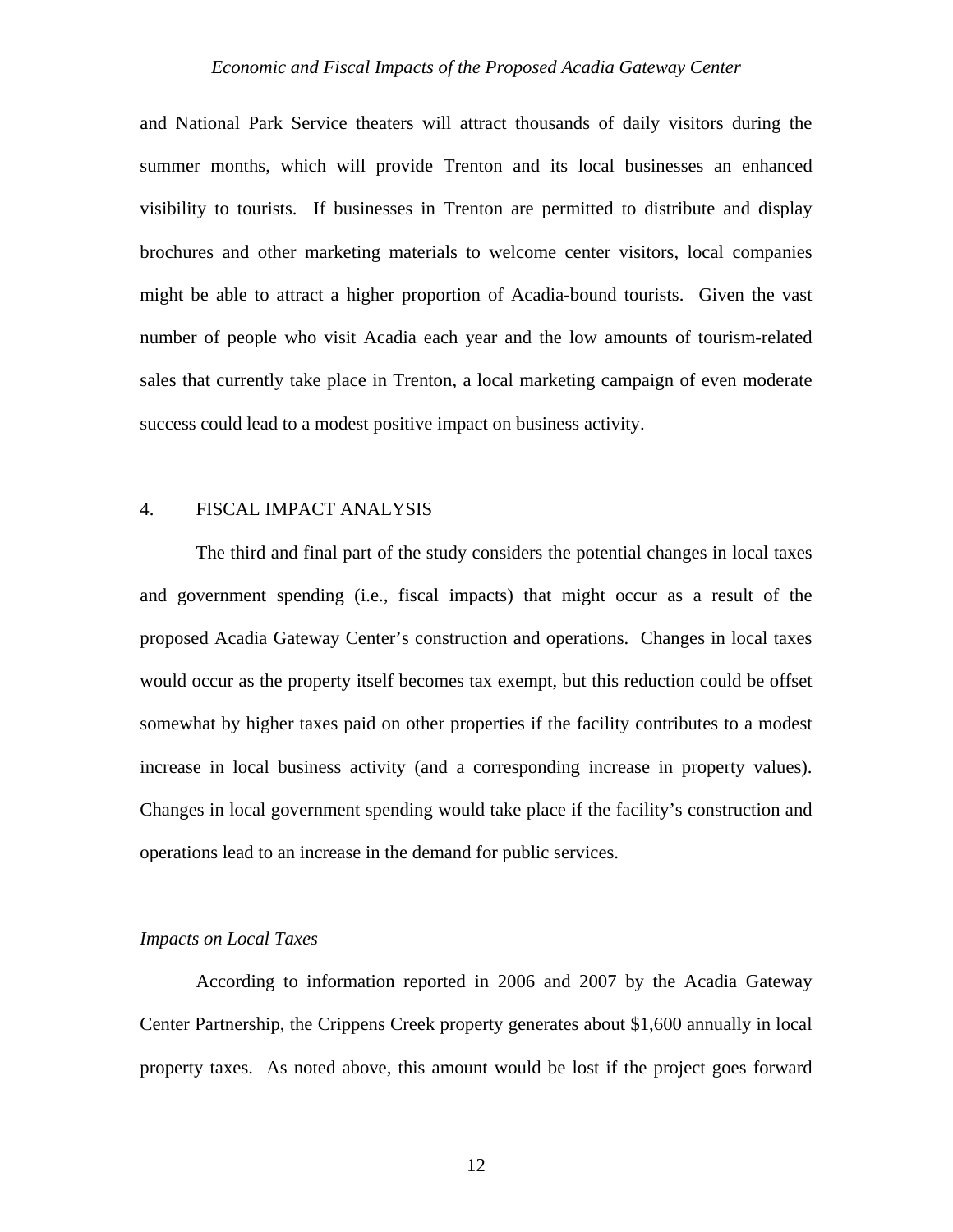<span id="page-13-0"></span>and the property becomes tax exempt. The actual long-term loss in local property taxes could exceed the \$1,600 estimated at present if, at some future time, the property were to be developed in a manner that generates higher value than its current state.

 It is impossible to predict, with any certainty, exactly how this parcel of land would be used if the Acadia Gateway Center is not built. However, the following considerations make it unlikely that, within the near future, the site would attract a major development that would pay substantial property taxes. First, the current economic downturn has decreased the amount of industrial development occurring everywhere. Second, the large critical mass of retailers present in Ellsworth will act as a magnet for future commercial development in the area. Third, as noted above, the majority of Trenton's current retail activity is in auto sales, which are concentrated at a few places located just inside the Ellsworth-Trenton border. This type of development is not likely to spillover to the area of the proposed Acadia Gateway Center.

#### *Impacts on Local Government Spending*

 As a general rule, a municipality's single largest budgetary item is K-12 education. Since the annual operations of the proposed Acadia Gateway Center will have a small employment impact (see Table 4), it is unlikely to result in residential development that would lead to an increase in local education spending.<sup>[10](#page-13-0)</sup> Beyond its negligible impact on K-12 spending, the proposed facility might require a minimal amount of other municipal services. Information reported by the Acadia Gateway Partnership in 2007 summarizes the facility's potential impacts on local public services.

 $10\,$ 

If it did, the new residential development itself would increase the property tax base to contribute to the additional costs of K-12 education.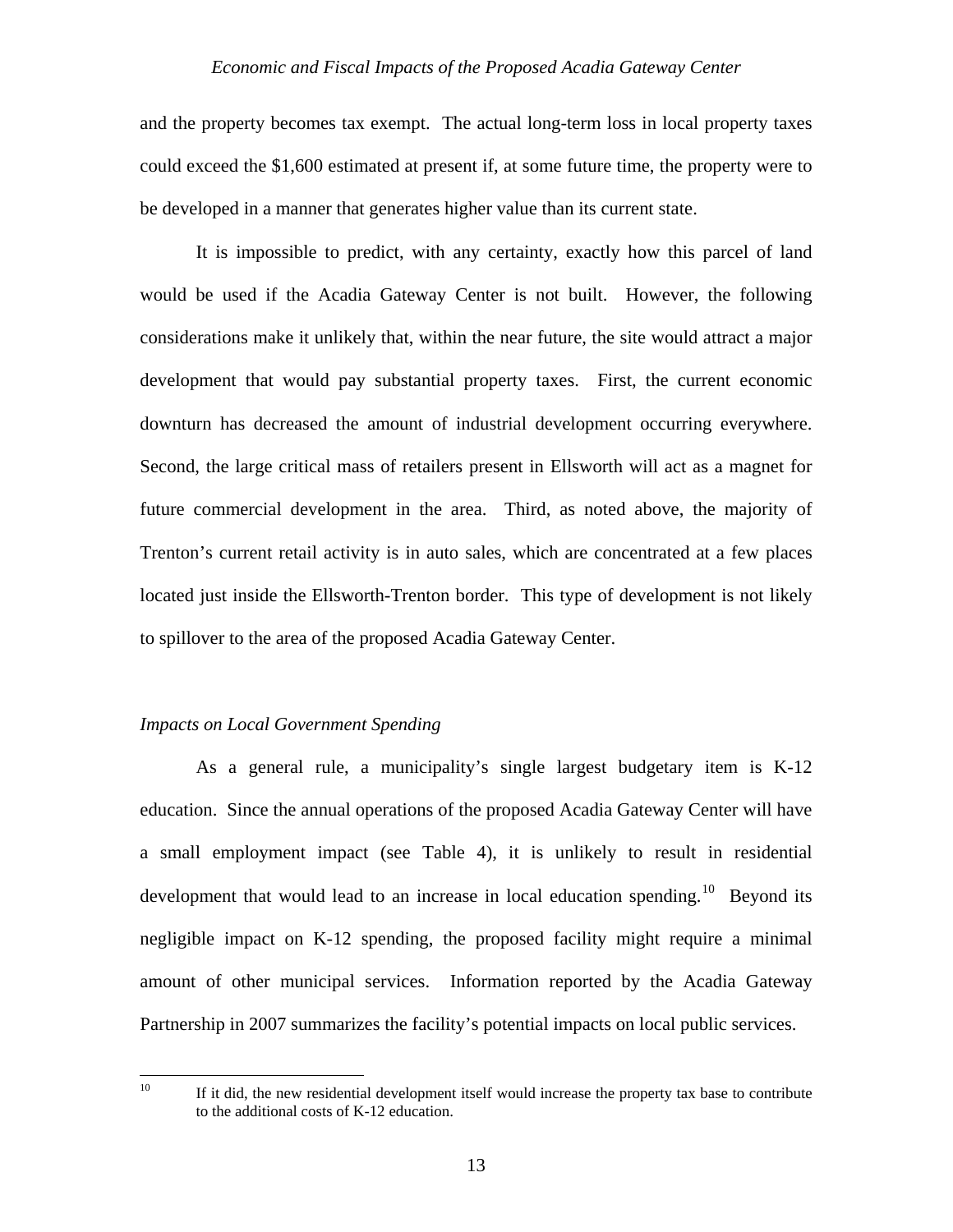Local agencies met in May 2006, to discuss emergency services. The group determined that existing municipal services had the capacity to provide coverage for the proposed facility. The Trenton Fire Department would provide primary services and County Ambulance would provide ambulance service. Basic safety, security, snow removal, solid waste removal, and recycling services would be provided by the facility's occupants. (Acadia Gateway Center Partnership 2007, p. 3)

Since the facility is unlikely to generate demands for public services beyond the municipality's current capacity, its impact on local government spending is expected to be modest.

### 5. SUMMARY AND CONCLUSIONS

 The purpose of this study was to investigate the economic and fiscal impacts of the proposed Acadia Gateway Center. Using information on construction costs from sources involved with the project and an input-output model of the Hancock County economy, we found that over an anticipated seven-year construction project the annual employment and income impacts would range from 19 to 77 jobs, and \$606,501 to \$2.47 million in wages and salaries. The total seven-year impact of the facility's construction would be an estimated \$38.1 million in countywide economic activity, and \$12.4 million in wages and salaries. Once the facility is completed, its annual operations (i.e., use, occupancy and maintenance) would support an estimated nine jobs that provide \$258,688 in annual wages and salaries. Workers employed by Downeast Transportation (13 yearround, increasing to 88 during the peak season) would be in addition to the nine full- and part-time jobs estimated in the study.

 The facility would likely have a modest impact on new and existing business activity in the Trenton area. Past research from 2001 revealed "no direct economic

14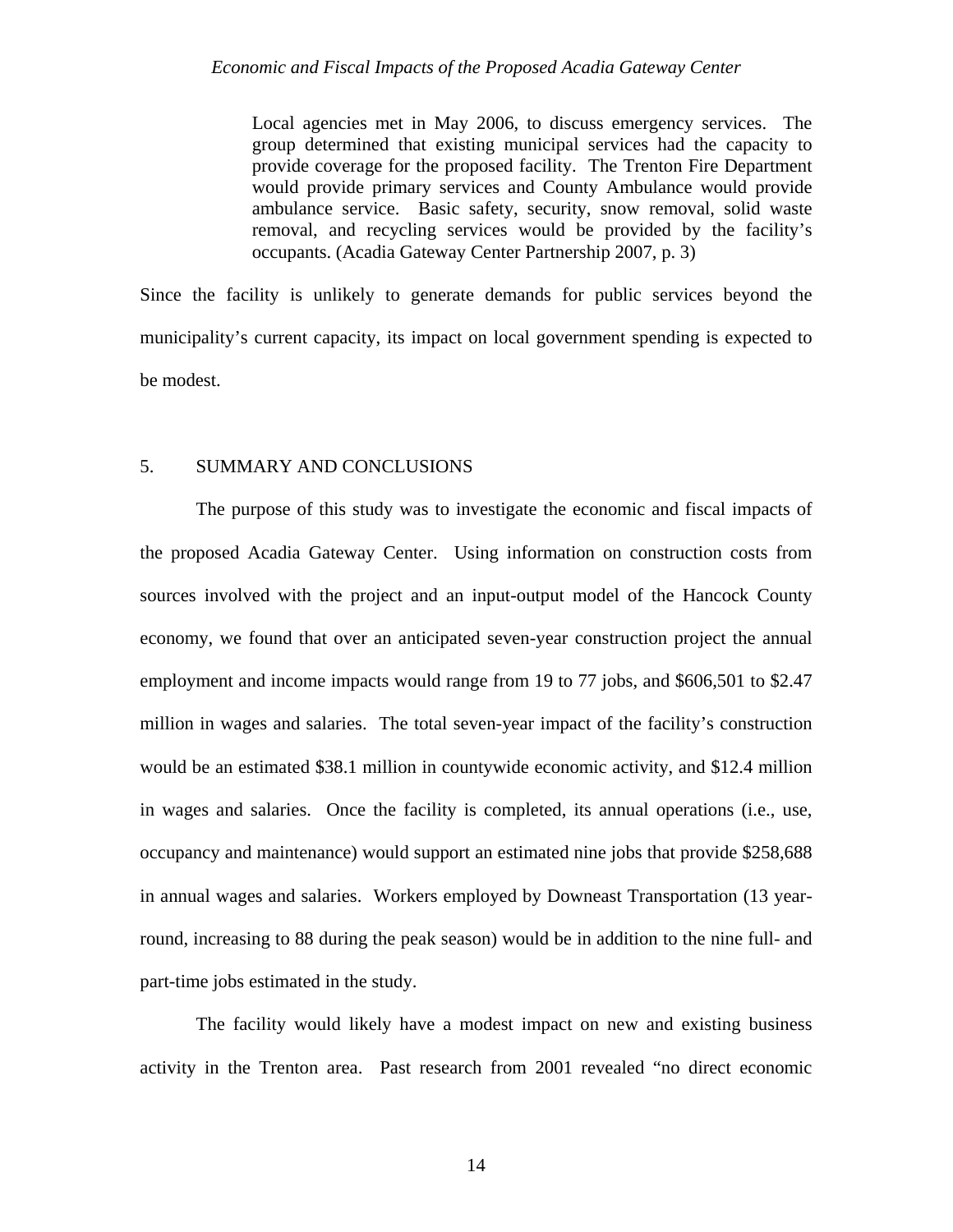impact from the Island Explorer," and 2008 retail sales data for Trenton suggest that the town has a low reliance on tourism-related sales. However, if the facility is built, local businesses could enhance their marketing efforts to capitalize on the thousands of summer tourists who might visit the Acadia Gateway Center.

 Potential impacts on local taxes and government spending also appear to be low. The town would lose about \$1,600 in annual property taxes as the site would become tax exempt; however, a modest increase in surrounding economic activity and property values could offset this reduction. Since the facility is unlikely to generate demands for public services beyond the municipality's current capacity, its impact on local government spending is expected to be modest.

 To conclude, the proposed Acadia Gateway Center would impact the community in a variety of ways. This report focused on its impact on economic activity, employment and income (i.e., economic impacts); new and existing local businesses; and local taxes and government spending (i.e., fiscal impacts). This information and other factors should be used to determine whether the project would be "good" or "bad" for Trenton and its surrounding areas.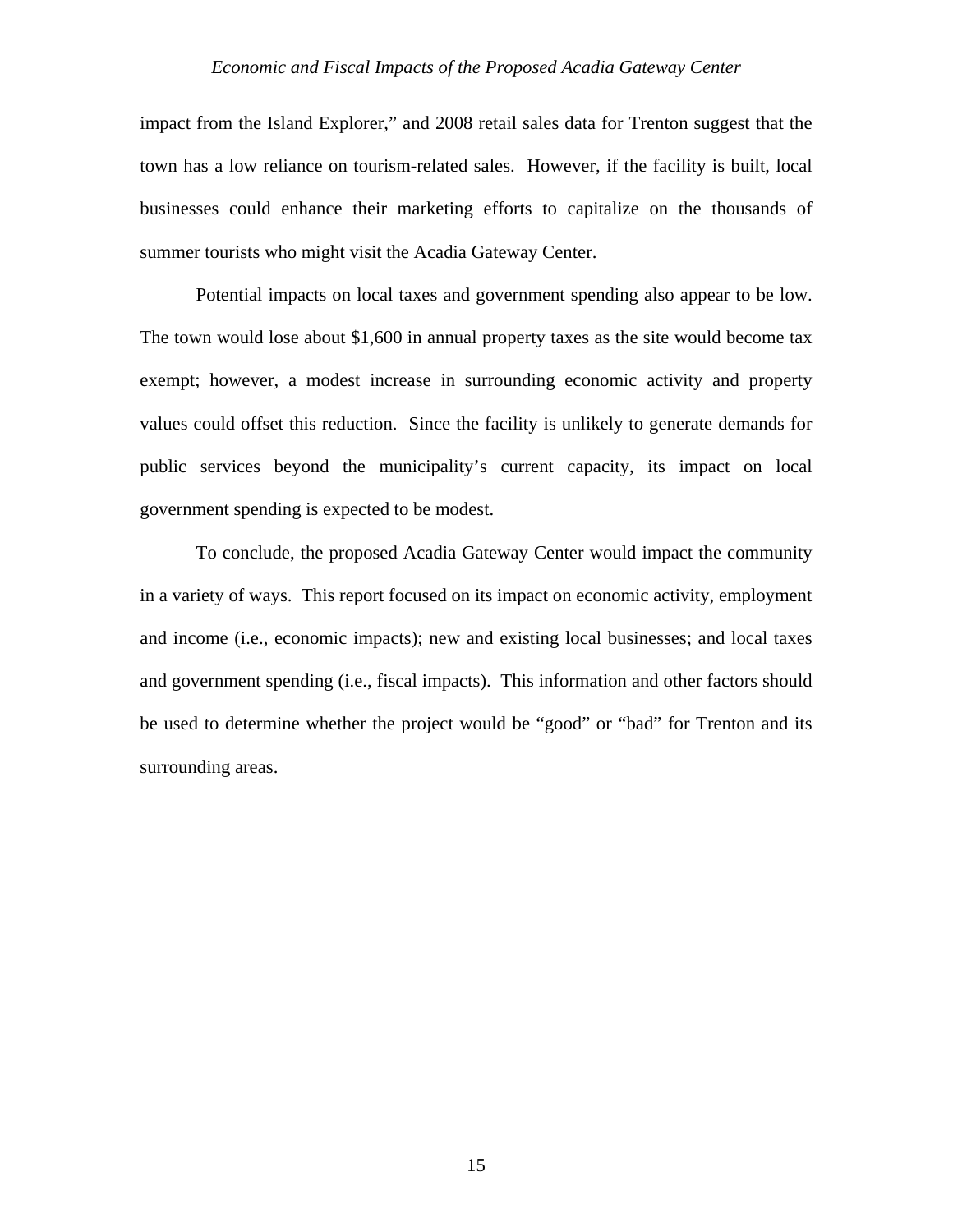# REFERENCES

Acadia Gateway Center Partnership. *Acadia Gateway News*, March 2006.

Acadia Gateway Center Partnership. *Acadia Gateway News*, August 2007.

- Dunning, Anne E. 2005. "Impacts of Transit in National Parks and Gateway Communities," *Transportation Research Record: Journal of the Transportation Research Board*, No. 1931, Transportation Research Board of the National Academies, Washington, D.C., pp. 129-136.
- Maine Department of Transportation and Federal Transit Administration. *Acadia Gateway Center Business Plan*, September 2006.
- Maine Department of Transportation (and other agencies and organizations). *Preliminary Design Report: Acadia Gateway Facility Visitor Information Center and Bus Maintenance Facility*, July 2007.
- Stynes, Daniel J. and Ya-Yen Sun. "Economic Impacts of National Park Visitor Spending on Gateway Communities: Systemwide Estimates for 2001," National Park Service Social Science Program, Department of Park, Recreation and Tourism Resources, Michigan State University, April 2003.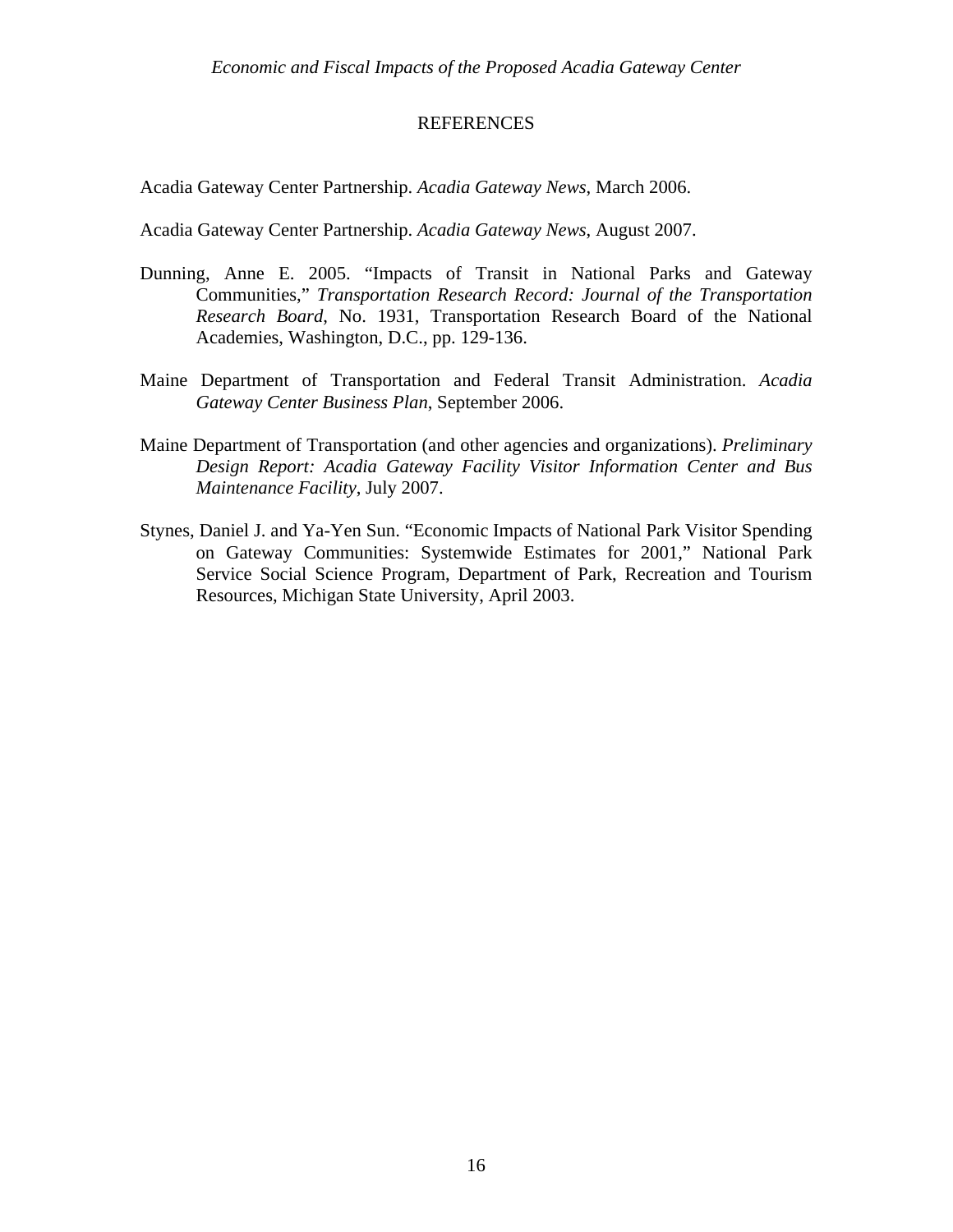|                |                |                                                 | Cost         | Cost         | Average of            |
|----------------|----------------|-------------------------------------------------|--------------|--------------|-----------------------|
| Year           | Phase          | <b>Activities in Phase</b>                      | Estimate 1   | Estimate 2   | <b>Cost Estimates</b> |
|                |                |                                                 |              |              |                       |
| 1              | 1              | Bus Maintenance Facility,                       | \$6,060,000  | \$4,950,000  | \$5,505,000           |
| $\overline{2}$ | 1              | Roadway, Utilities                              | \$6,060,000  | \$4,950,000  | \$5,505,000           |
|                |                | Phase subtotal:                                 | \$12,120,000 | \$9,900,000  | \$11,010,000          |
|                |                |                                                 |              |              |                       |
| 3              | $\overline{2}$ | Intermodal Center,                              | \$4,840,000  | \$4,400,000  | \$4,620,000           |
| $\overline{4}$ | $\overline{2}$ | Busway, Restrooms                               | \$4,840,000  | \$4,400,000  | \$4,620,000           |
|                |                | Phase subtotal:                                 | \$9,680,000  | \$8,800,000  | \$9,240,000           |
|                |                |                                                 |              |              |                       |
| 5              | 3              | <b>National Park Service</b>                    | \$1,590,000  | \$1,300,000  | \$1,445,000           |
| 6              | 3              | Welcome Center                                  | \$1,590,000  | \$1,300,000  | \$1,445,000           |
|                |                | Phase subtotal:                                 | \$3,180,000  | \$2,600,000  | \$2,890,000           |
|                |                |                                                 |              |              |                       |
| 7              | 4              | <b>National Park Service</b><br><b>Theaters</b> | \$4,760,000  | \$6,000,000  | \$5,380,000           |
|                |                | Phase subtotal:                                 | \$4,760,000  | \$6,000,000  | \$5,380,000           |
|                |                |                                                 |              |              |                       |
|                |                | Total                                           | \$29,740,000 | \$27,300,000 | \$28,520,000          |
|                |                |                                                 |              |              |                       |

Table 1. Acadia Gateway Center Construction Schedule

Sources: *Acadia Gateway Center Business Plan*, Maine Department of Transportation and Federal Transit Administration, 2006; *Preliminary Design Report: Acadia Gateway Facility Visitor Information Center and Bus Maintenance Facility*, Maine Department of Transportation (and other authors), 2007.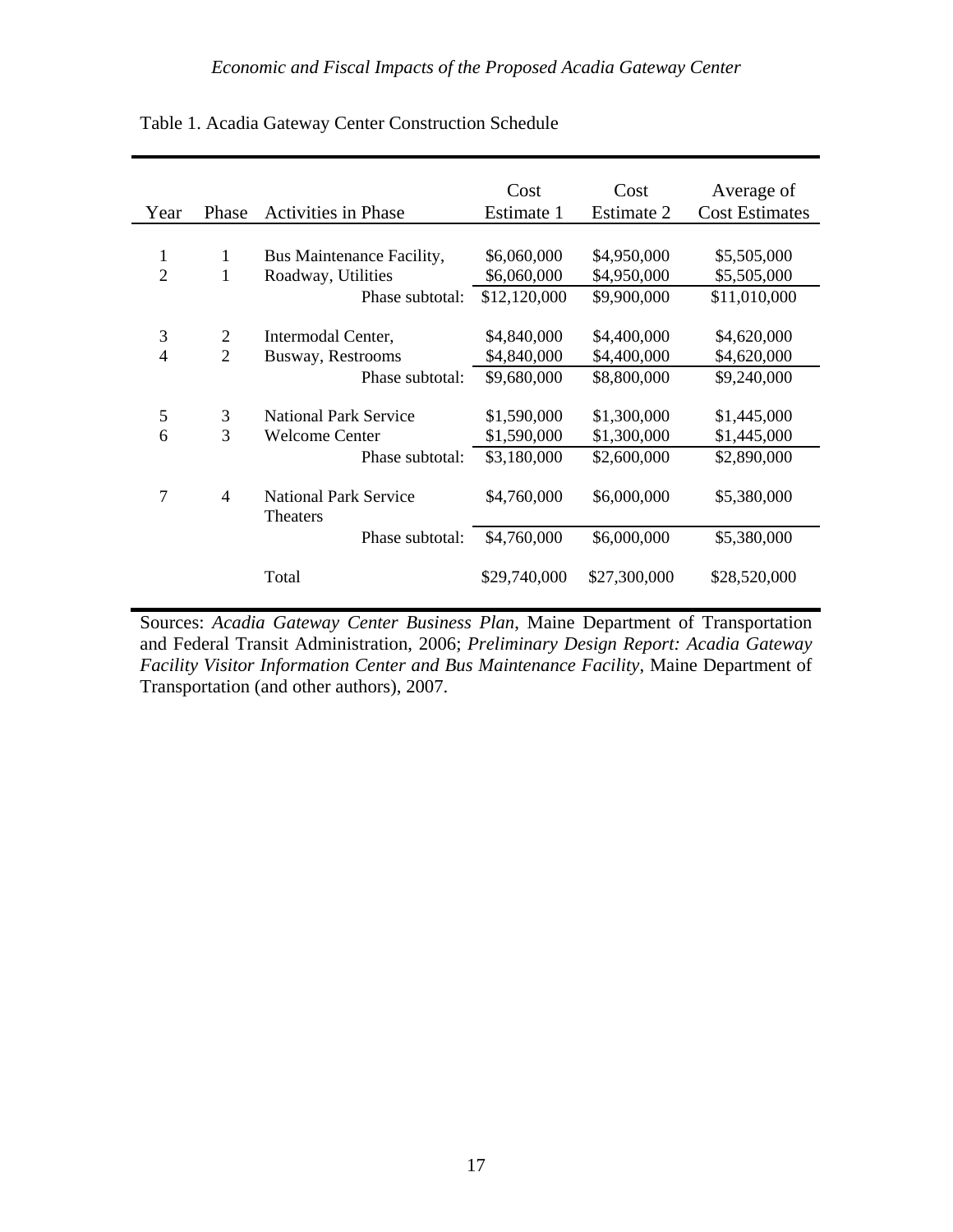| Year 1                    | Output       | Employment | Income       |
|---------------------------|--------------|------------|--------------|
| Direct Impact             | \$5,505,000  | 58         | \$1,865,743  |
| <b>Multiplier Effects</b> | \$1,838,620  | 19         | \$607,687    |
| Total                     | \$7,343,620  | 77         | \$2,473,430  |
|                           |              |            |              |
| Year 2                    | Output       | Employment | Income       |
| Direct Impact             | \$5,505,000  | 58         | \$1,865,743  |
| <b>Multiplier Effects</b> | \$1,838,620  | 19         | \$607,687    |
| Total                     | \$7,343,620  | 77         | \$2,473,430  |
| Year 3                    | Output       | Employment | Income       |
| Direct Impact             | \$4,620,000  | 45         | \$1,479,173  |
| <b>Multiplier Effects</b> | \$1,586,906  | 17         | \$530,837    |
| Total                     | \$6,206,906  | 62         | \$2,010,010  |
|                           |              |            |              |
| Year 4                    | Output       | Employment | Income       |
| Direct Impact             | \$4,620,000  | 45         | \$1,479,173  |
| <b>Multiplier Effects</b> | \$1,586,906  | 17         | \$530,837    |
| Total                     | \$6,206,906  | 62         | \$2,010,010  |
| Year 5                    | Output       | Employment | Income       |
| Direct Impact             | \$1,445,000  | 14         | \$448,139    |
| <b>Multiplier Effects</b> | \$475,527    | 5          | \$158,362    |
| Total                     | \$1,920,527  | 19         | \$606,501    |
|                           |              |            |              |
| Year 6                    | Output       | Employment | Income       |
| Direct Impact             | \$1,445,000  | 14         | \$448,139    |
| <b>Multiplier Effects</b> | \$475,527    | 5          | \$158,362    |
| Total                     | \$1,920,527  | 19         | \$606,501    |
| Year 7                    | Output       | Employment | Income       |
| Direct Impact             | \$5,380,000  | 55         | \$1,619,535  |
| <b>Multiplier Effects</b> | \$1,728,608  | 18         | \$574,663    |
| Total                     | \$7,108,608  | 73         | \$2,194,198  |
|                           |              |            |              |
| Years 1 to 7              | Output       | Employment | Income       |
| Direct Impact             | \$28,520,000 | <b>NA</b>  | \$9,205,645  |
| <b>Multiplier Effects</b> | \$9,530,714  | NA         | \$3,168,435  |
| Total                     | \$38,050,714 | <b>NA</b>  | \$12,374,080 |

| Table 2. Economic Impacts of Acadia Gateway Center Construction |  |  |  |  |  |
|-----------------------------------------------------------------|--|--|--|--|--|
|-----------------------------------------------------------------|--|--|--|--|--|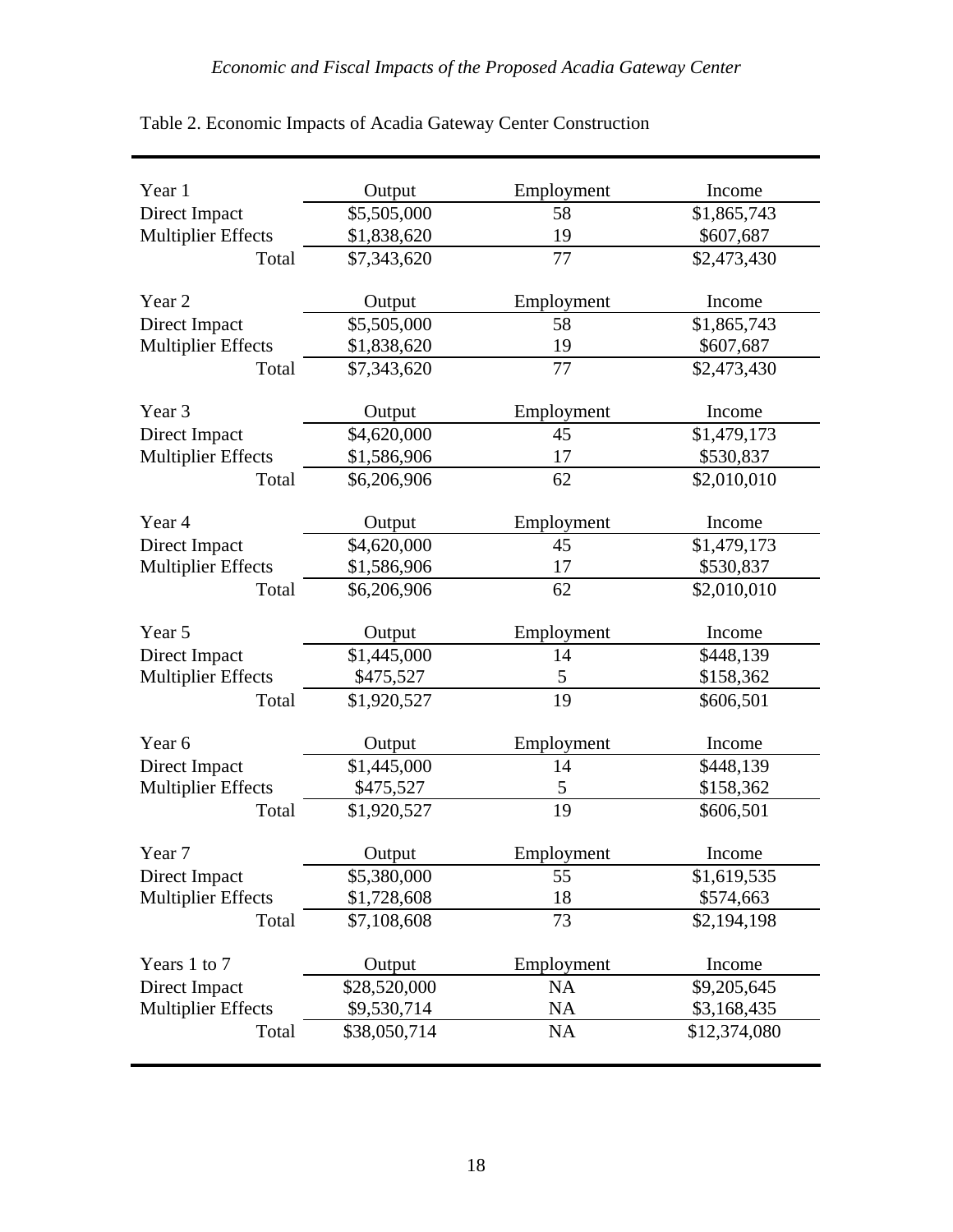| Table 3. Acadia Gateway Center Annual Operating Costs |  |  |  |  |
|-------------------------------------------------------|--|--|--|--|
|-------------------------------------------------------|--|--|--|--|

| Component                                   |          | Amount    |
|---------------------------------------------|----------|-----------|
| <b>Bus Maintenance Facility</b>             |          |           |
| Buildings and lots                          |          | \$162,951 |
| Roadway                                     |          | \$17,774  |
|                                             | subtotal | \$180,725 |
| <b>Acadia Gateway Center Building Costs</b> |          |           |
| Intermodal Center                           |          | \$110,281 |
| <b>National Park Service Welcome Center</b> |          | \$54,273  |
| <b>National Park Service Theaters</b>       |          | \$48,242  |
|                                             | subtotal | \$212,796 |
| Acadia Gateway Center Common Costs          |          |           |
| Caretaker/manager                           |          | \$37,028  |
| Landscaping/ground work                     |          | \$8,464   |
| Septic system                               |          | \$8,887   |
|                                             | subtotal | \$54,379  |
| Total                                       |          | \$447,900 |

Source: *Acadia Gateway Center Business Plan*, Maine Department of Transportation and Federal Transit Administration, 2006.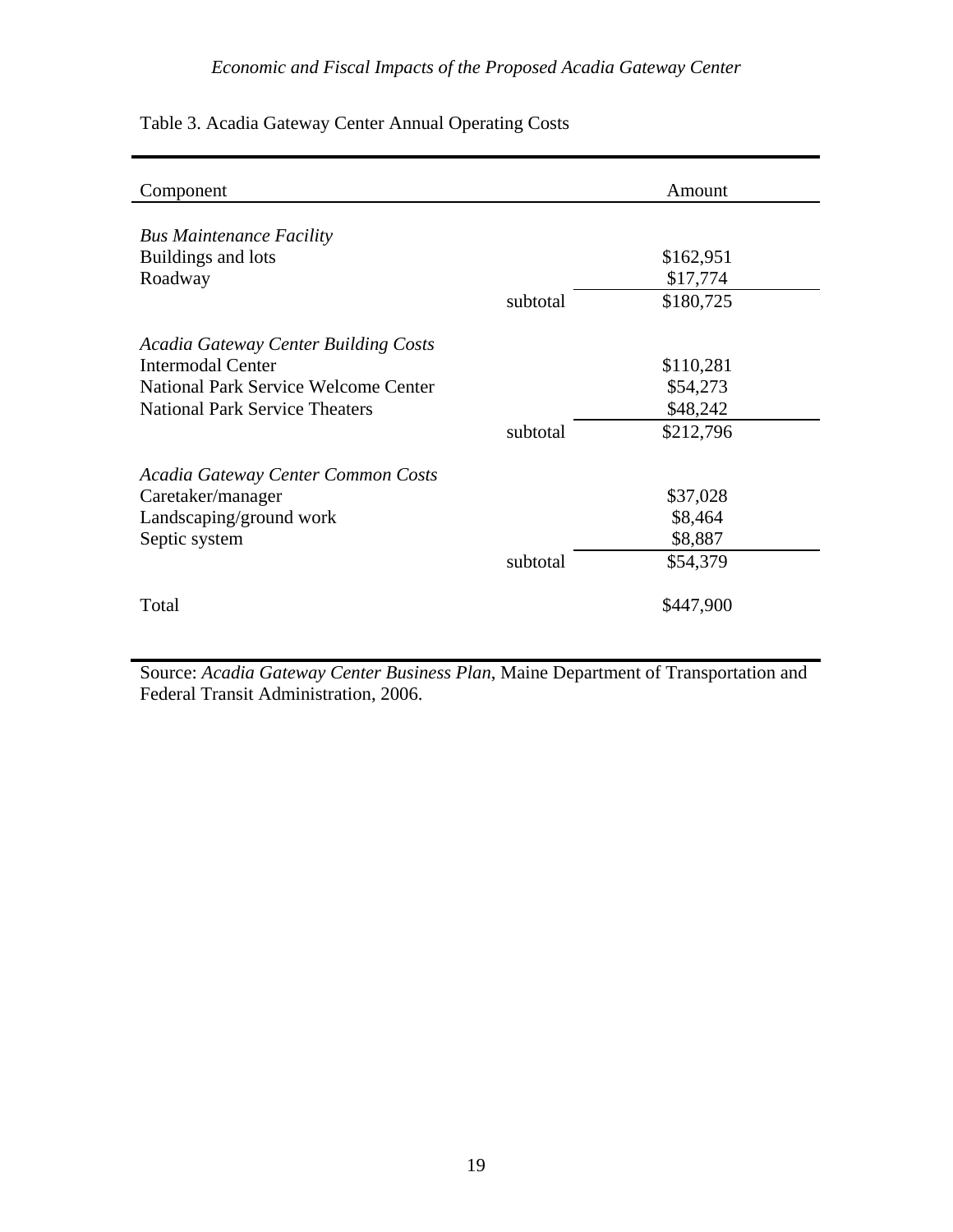|                           | Output    | Employment | Income    |
|---------------------------|-----------|------------|-----------|
| Direct Impact             | \$447,900 |            | \$205,616 |
| <b>Multiplier Effects</b> | \$156,355 |            | \$53,072  |
| Total                     | \$604,255 | 9          | \$258,688 |

| Table 4. Economic Impacts of Acadia Gateway Center Annual Operations |  |  |  |
|----------------------------------------------------------------------|--|--|--|
|----------------------------------------------------------------------|--|--|--|

Note: As explained in the report, these figures capture the impacts related to the use, occupancy and maintenance of the bus maintenance facility, intermodal transportation center, the National Park Service welcome center, and the National Park Service theaters. They do not account for the impacts associated with the programmatic activities (e.g., sales of Acadia entrance passes, purchases of motor oil for buses) that might take place in these facilities. In addition, the impacts reported above do not account for the entire annual operations of the Island Explorer Transit System.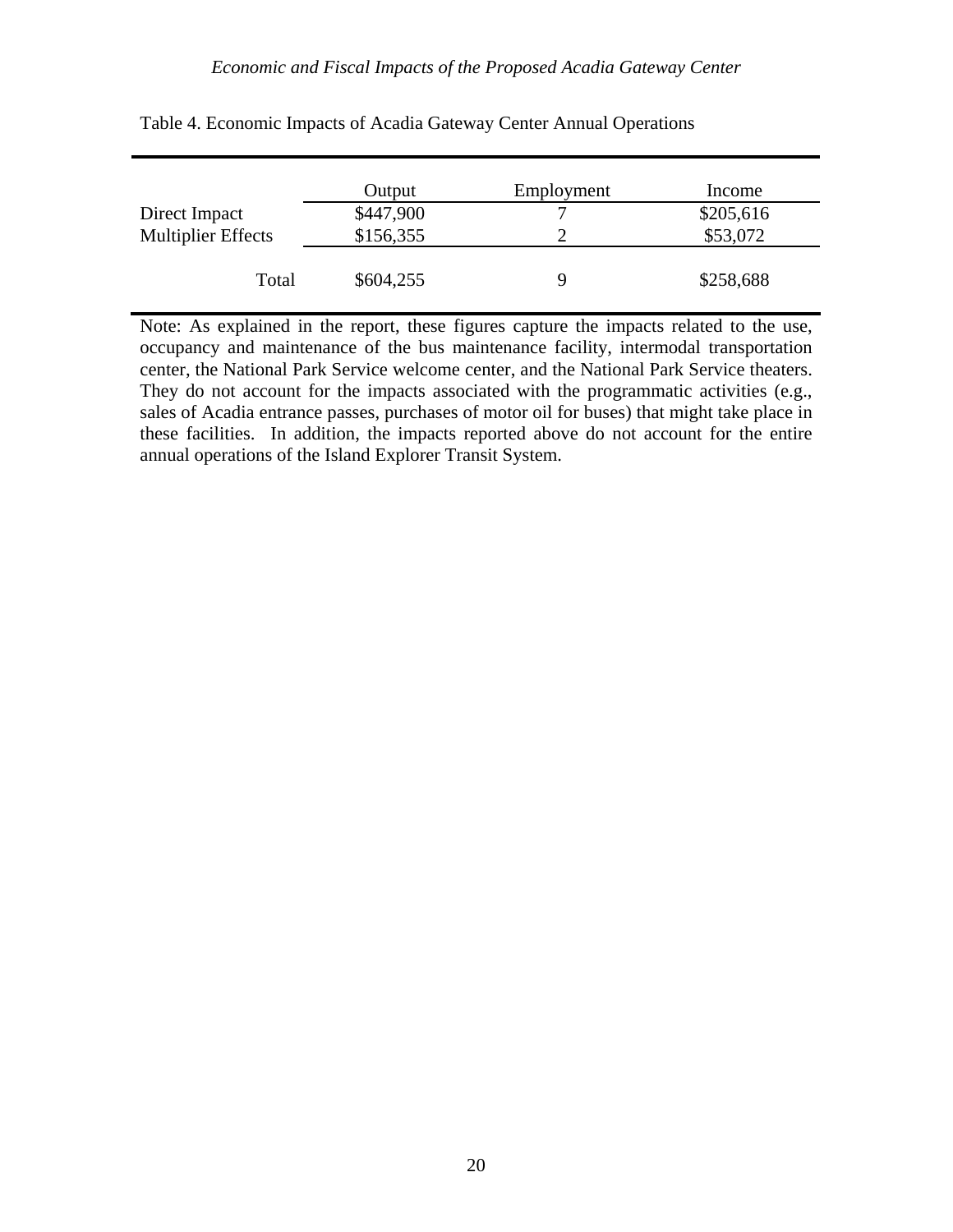# Figure 1. Business Impact Scenarios

| This scenario is characterized by a large increase in business activity, with<br>the addition of several new local businesses and a substantial increase in<br>sales at existing businesses.  |
|-----------------------------------------------------------------------------------------------------------------------------------------------------------------------------------------------|
|                                                                                                                                                                                               |
| This scenario is characterized by a small increase in business activity, with<br>the addition of a few (or no) new local businesses and a slight increase in<br>sales at existing businesses. |
|                                                                                                                                                                                               |
| This scenario is characterized by no change in local business activity.                                                                                                                       |
|                                                                                                                                                                                               |
| This scenario is characterized by a small decrease in business activity, with<br>the closure of a few (or no) local businesses and a slight decrease in sales at<br>existing businesses.      |
|                                                                                                                                                                                               |
| This scenario is characterized by a large decrease in business activity, with<br>the closure of several local businesses and a substantial decrease in sales at<br>existing businesses.       |
|                                                                                                                                                                                               |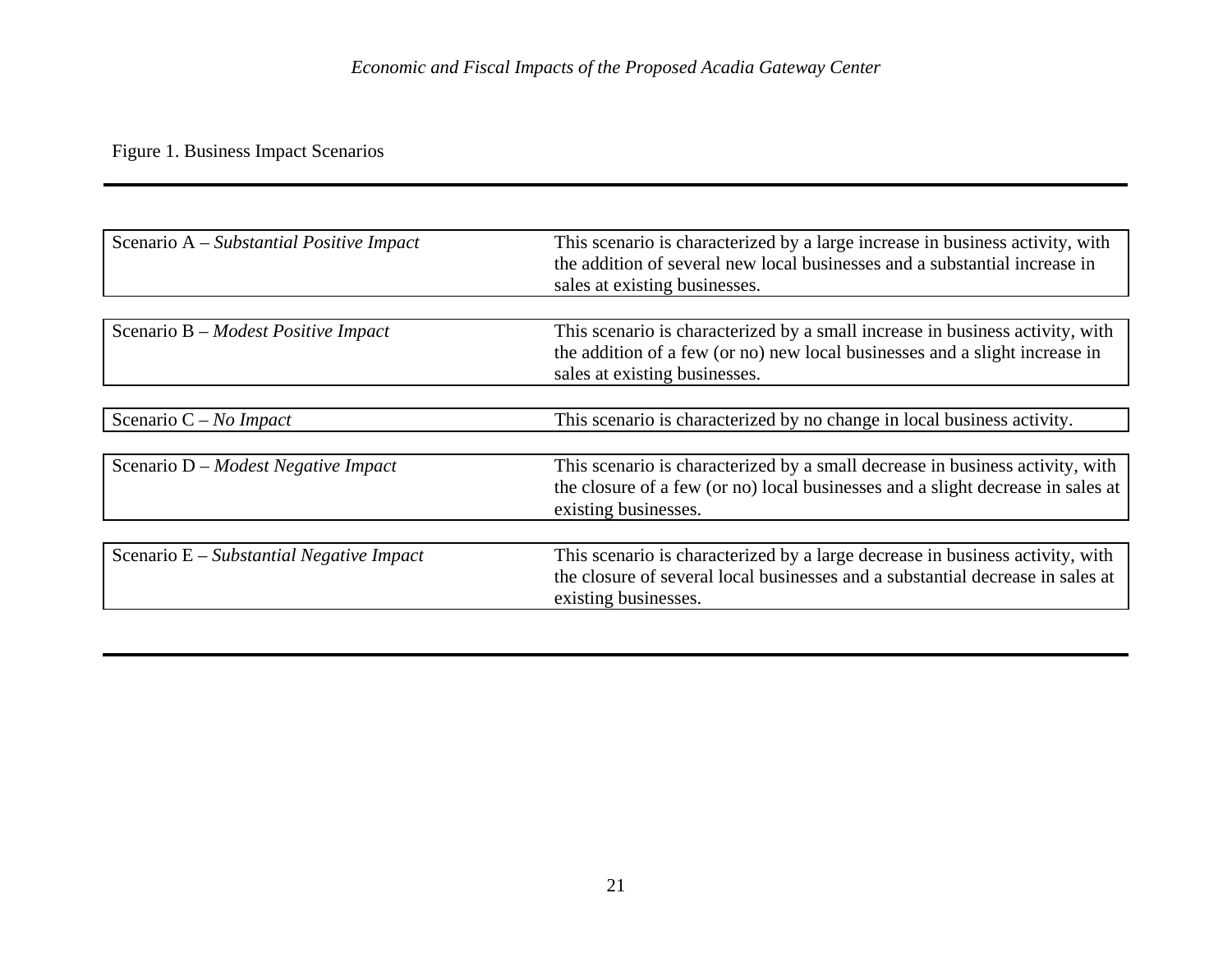| <b>Retail Sector</b>   | Description                                                                                                                                                                                                                | Sales in<br>Trenton | $%$ of<br>Total | Sales in<br>Hancock Co. | $%$ of<br>Total | % of County<br>Sales in Trenton |
|------------------------|----------------------------------------------------------------------------------------------------------------------------------------------------------------------------------------------------------------------------|---------------------|-----------------|-------------------------|-----------------|---------------------------------|
| <b>Building Supply</b> | Durable Equipment Sales,<br>Contractors' Sales, Hardware Stores<br>and Lumber Yards                                                                                                                                        | \$788,600           | 4.53%           | \$127,705,800           | 18.67%          | 0.62%                           |
| <b>Food Stores</b>     | All food stores from large<br>supermarkets to small corner stores.<br>The values here are snacks and non-<br>food items only, since food intended<br>for home consumption is not taxed                                     | \$920,100           | 5.28%           | \$77,497,400            | 11.33%          | 1.19%                           |
| General<br>Merchandise | In this sales group are stores carrying<br>product lines generally carried in<br>large department stores. It includes<br>clothing, furniture, shoes, radio $- t.v.,$<br>household durable goods, home<br>furnishings, etc. | \$3,324,400         | 19.09%          | \$99,983,800            | 14.61%          | 3.32%                           |

# Table 5. Taxable Consumer Retail Sales (2008) in Trenton and Hancock County

Table is continued on the following page.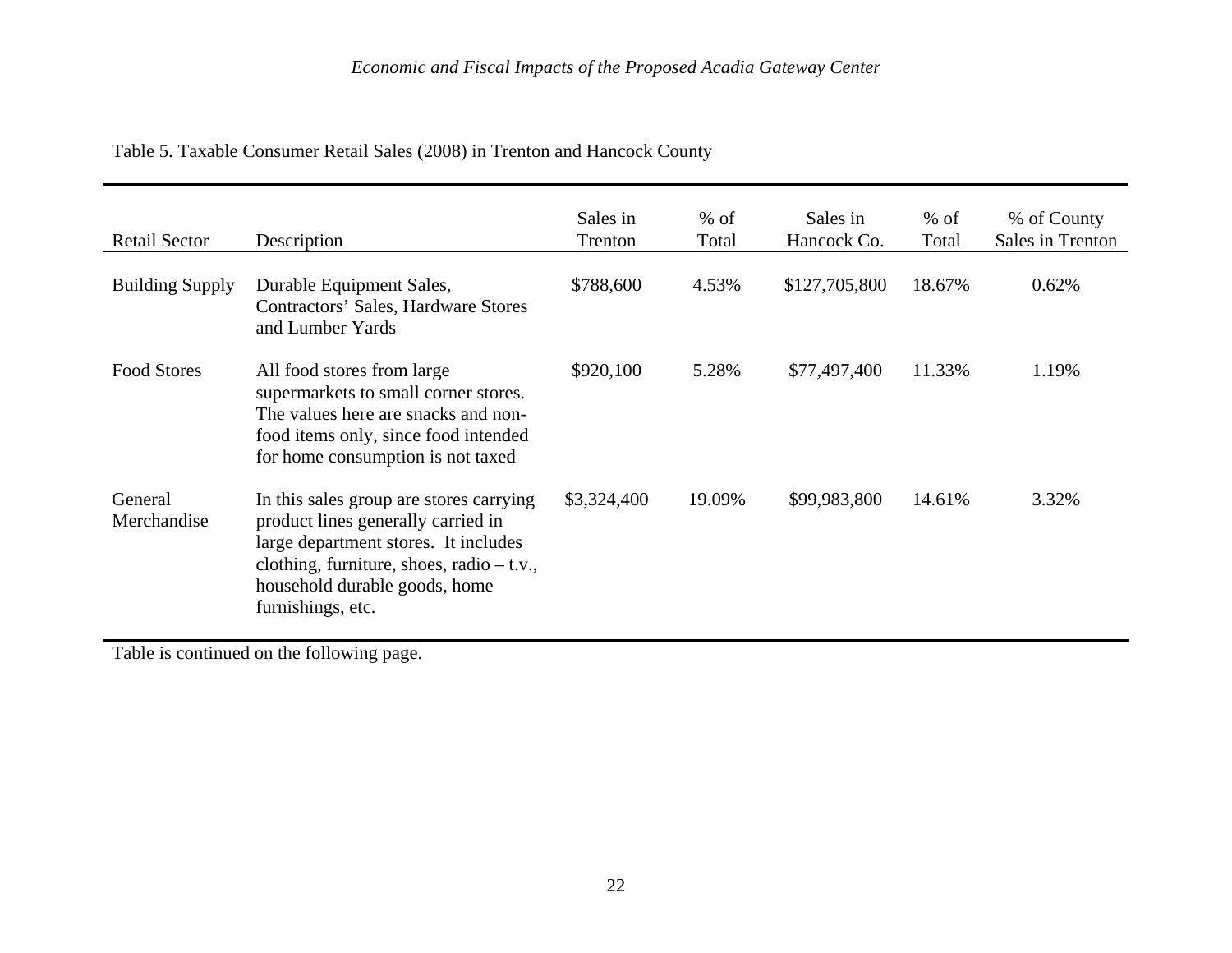| Retail Sector       | Description                                                                                                                                                                                                                                                       | Sales in<br>Trenton | $%$ of<br>Total | Sales in<br>Hancock Co. | $%$ of<br>Total | % of County<br>Sales in Trenton |
|---------------------|-------------------------------------------------------------------------------------------------------------------------------------------------------------------------------------------------------------------------------------------------------------------|---------------------|-----------------|-------------------------|-----------------|---------------------------------|
| <b>Other Retail</b> | This group includes a wide selection<br>of taxable sales not covered<br>elsewhere. Examples are dry goods<br>stores, drug stores, jewelry stores,<br>sporting goods stores, antique<br>dealers, morticians, book stores,<br>photo supply stores, gift shops, etc. | \$854,100           | 4.91%           | \$73,489,000            | 10.74%          | 1.16%                           |
| Auto                | This sales group includes all<br>transportation related retail outlets.<br>Included are auto dealers, auto parts,<br>aircraft dealers, motorboat dealers,<br>automobile rental, etc.                                                                              | \$9,545,100         | 54.82%          | \$111,734,000           | 16.33%          | 8.54%                           |
| Restaurant          | All stores selling food for immediate<br>consumption.                                                                                                                                                                                                             | \$910,500           | 5.23%           | \$108,359,200           | 15.84%          | 0.84%                           |

Table 5. Taxable Consumer Retail Sales (2008) in Trenton and Hancock County, continued

Table is continued on the following page.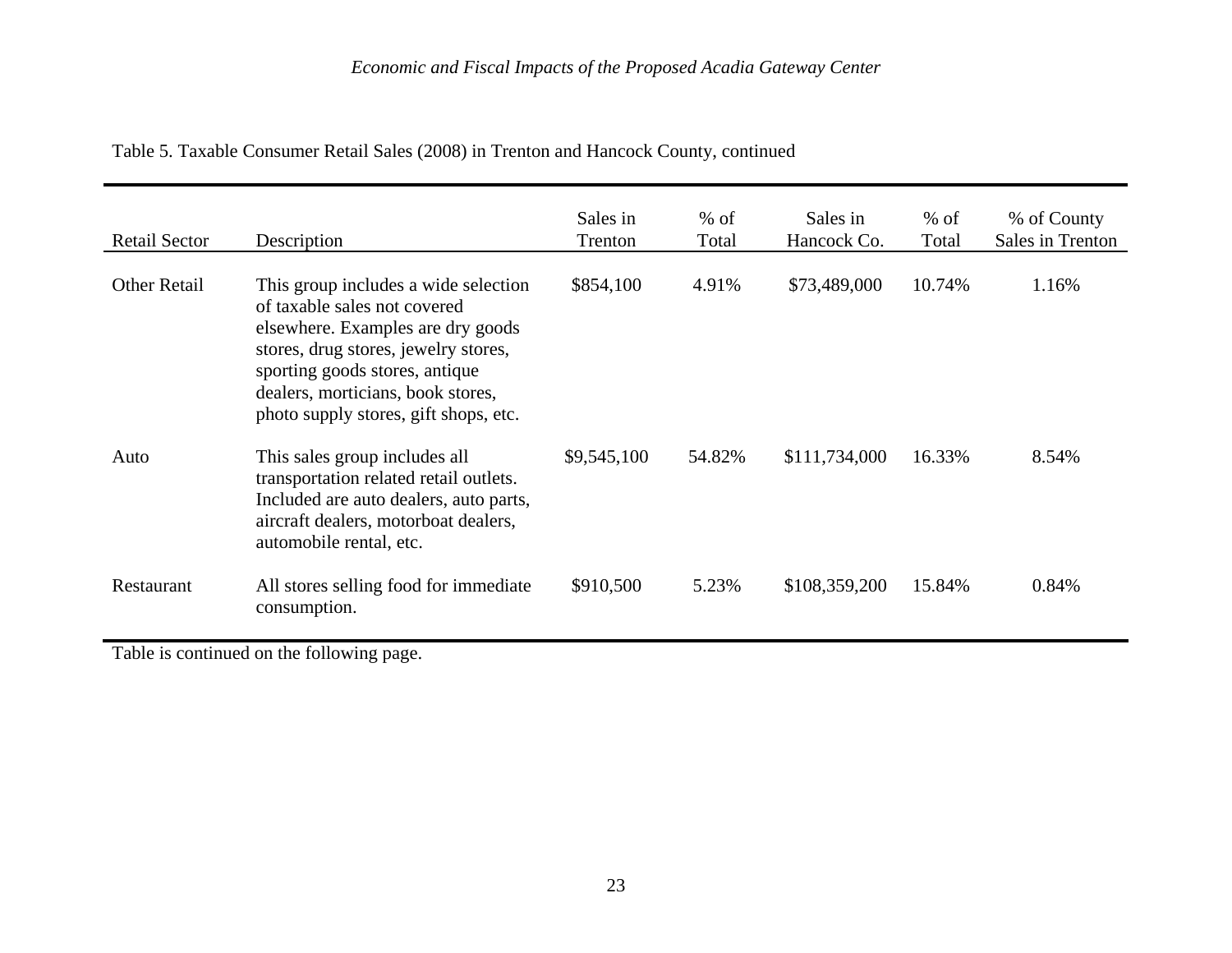| Table 5. Taxable Consumer Retail Sales (2008) in Trenton and Hancock County, continued |  |  |  |  |  |
|----------------------------------------------------------------------------------------|--|--|--|--|--|
|----------------------------------------------------------------------------------------|--|--|--|--|--|

| <b>Retail Sector</b>                         | Description                                     | Sales in<br>Trenton | $%$ of<br>Total | Sales in<br>Hancock Co. | $%$ of<br>Total | % of County<br>Sales in Trenton |
|----------------------------------------------|-------------------------------------------------|---------------------|-----------------|-------------------------|-----------------|---------------------------------|
| Lodging                                      | The lodging group includes only<br>rentals tax. | \$1,070,000         | 6.14%           | \$85,413,100            | 12.48%          | 1.25%                           |
| <b>Total Consumer</b><br><b>Retail Sales</b> |                                                 | \$17,412,800        |                 | \$684,182,300           |                 | 2.55%                           |

Source: Maine Revenue Services, distributed by the Maine State Planning Office. Retail sector descriptions are from the Maine State Planning Office.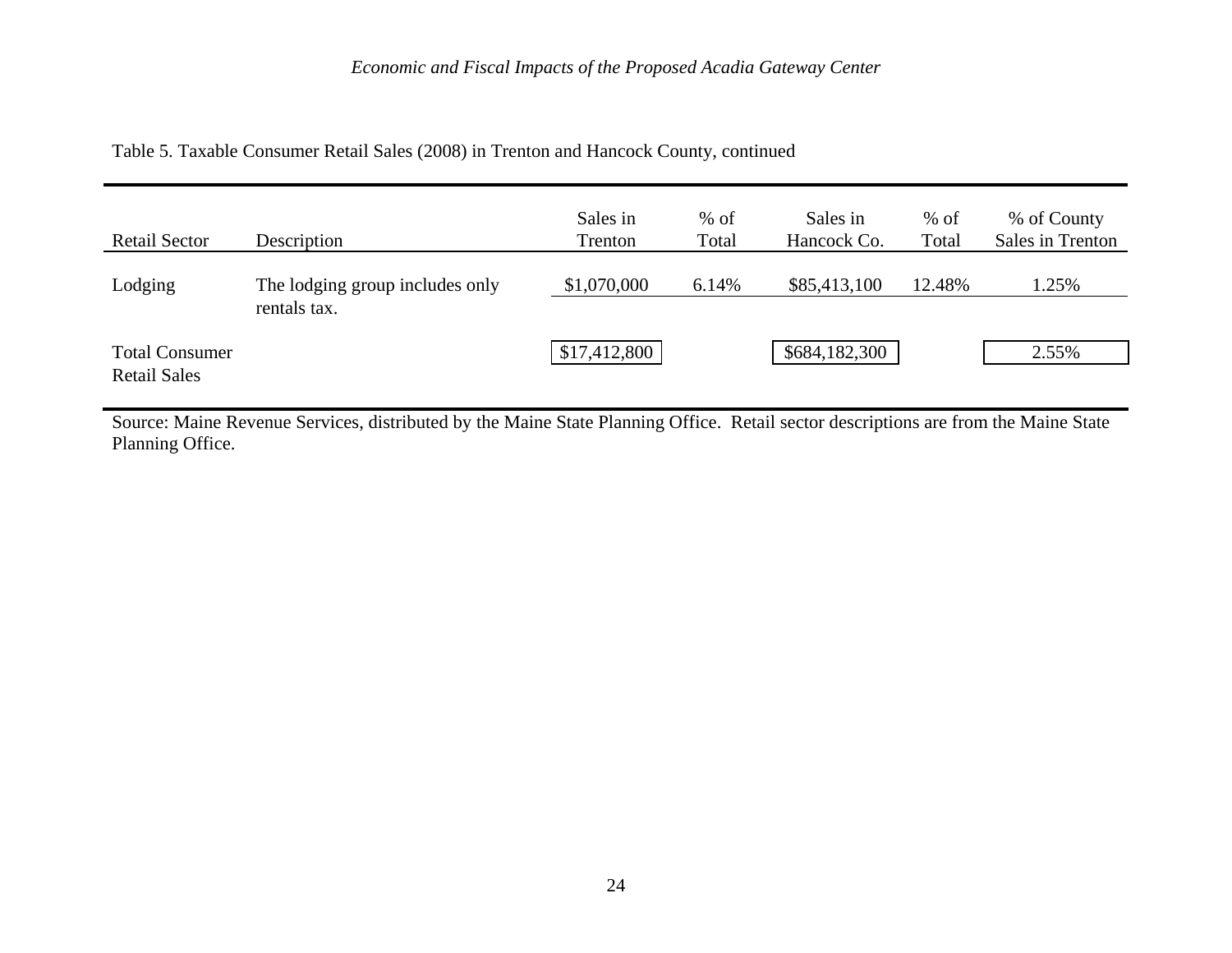| City/Town               | Economic<br><b>Summary Area</b> | 2008 Total<br><b>Retail Sales</b> | 2003 Total<br><b>Retail Sales</b> | 2003 to 2008<br>Change in Sales | 2003 to 2008<br><b>Growth Rate</b> |
|-------------------------|---------------------------------|-----------------------------------|-----------------------------------|---------------------------------|------------------------------------|
| Ellsworth               | Ellsworth                       | 300,463,500                       | 300,904,600                       | $-441,100$                      | $-0.15%$                           |
| <b>Bar Harbor</b>       | <b>Bar Harbor</b>               | 155,445,400                       | 137,981,600                       | 17,463,800                      | 12.66%                             |
| <b>Southwest Harbor</b> | <b>Bar Harbor</b>               | 43,566,600                        | 39,291,900                        | 4,274,700                       | 10.88%                             |
| <b>Bucksport</b>        | Ellsworth                       | 34,882,700                        | 30,150,700                        | 4,732,000                       | 15.69%                             |
| <b>Mount Desert</b>     | <b>Bar Harbor</b>               | 28,359,300                        | 25,526,600                        | 2,832,700                       | 11.10%                             |
| Hancock                 | Ellsworth                       | 23,115,900                        | 16,312,400                        | 6,803,500                       | 41.71%                             |
| Trenton                 | Ellsworth                       | 17,465,800                        | 14,546,300                        | 2,919,500                       | 20.07%                             |
| Tremont                 | <b>Bar Harbor</b>               | 8,293,300                         | 8,183,200                         | 110,100                         | 1.35%                              |
| Gouldsboro              | Ellsworth                       | 5,000,900                         | 3,480,300                         | 1,520,600                       | 43.69%                             |
| Sullivan                | Ellsworth                       | 3,352,100                         | 4,954,300                         | $-1,602,200$                    | $-32.34%$                          |

Table 6. Total Taxable Retail Sales in Trenton and Surrounding Areas, 2003 and 2008.

Source: Maine Revenue Services, distributed by the Maine State Planning Office.